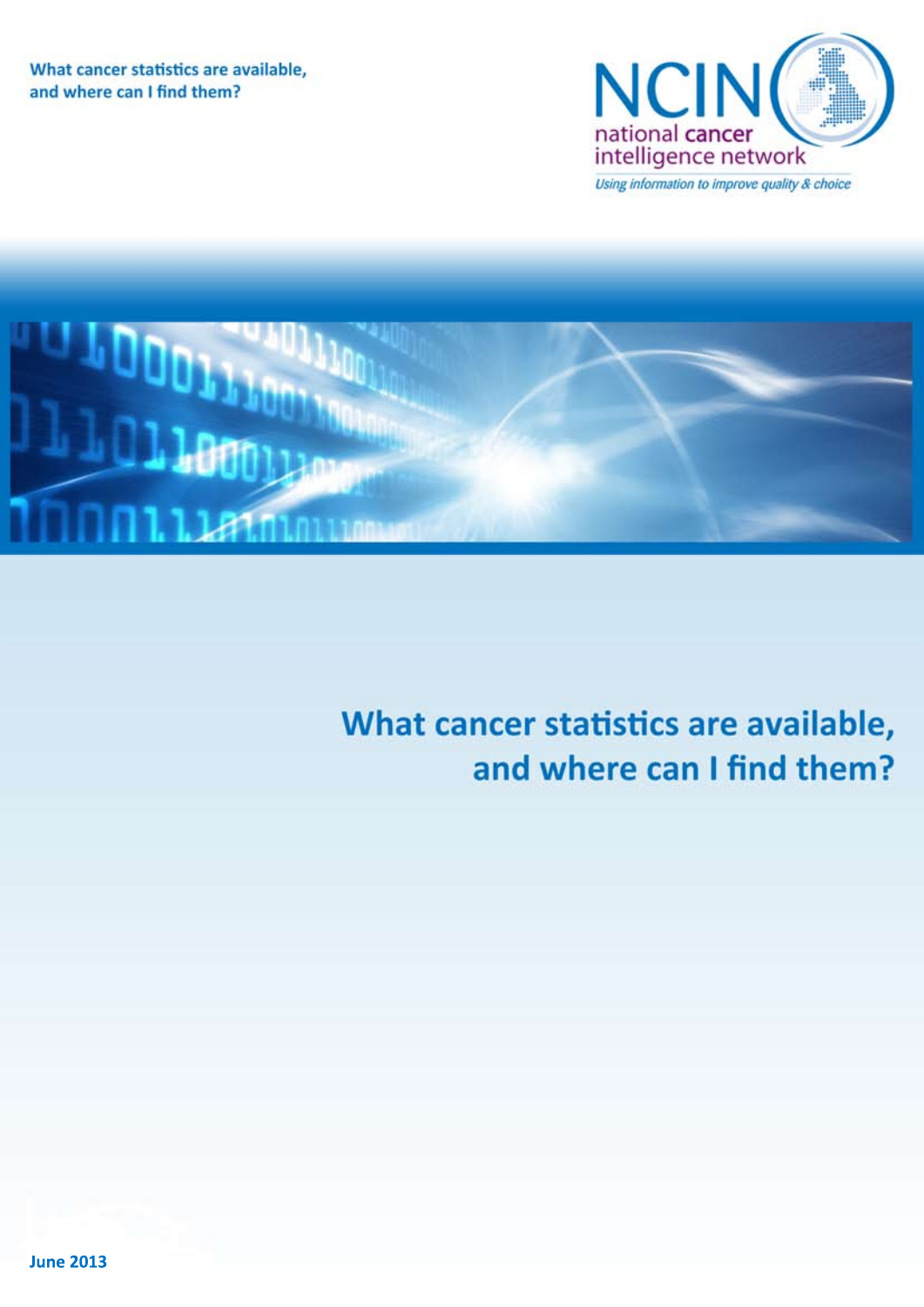### **What cancer statistics are available, and where can I find them?**



### **June 2013**

**This document aims to provide an overview about cancer statistics, including information on the latest statistics publicly available and where to find them.** 

**This is intended to be a useful reference guide for infrequent users of cancer statistics or for audiences that may not be familiar with this information. This document is structured using key chapters in the Improving Outcomes: a Strategy for Cancer.**

### **Contents**

| <b>Measuring improvements in cancer outcomes</b><br>Cancer incidence           | $\mathbf{2}$<br>$\overline{2}$ |
|--------------------------------------------------------------------------------|--------------------------------|
|                                                                                | 4                              |
| <b>Cancer mortality</b><br><b>Cancer survival</b>                              | 5                              |
|                                                                                |                                |
| Improving outcomes for cancer patients: prevention and early diagnosis         | 7                              |
| <b>Cancer awareness</b>                                                        | 7                              |
| Participation in screening                                                     | 9                              |
| Routes to diagnosis                                                            | 11                             |
| Improving outcomes for cancer patients: quality of life and patient experience | 12                             |
| <b>Cancer prevalence</b>                                                       | 12                             |
| <b>Patient experience</b>                                                      | 13                             |
| <b>Quality of life</b>                                                         | 13                             |
| <b>Quality of care</b>                                                         | 14                             |
| <b>Improving outcomes for cancer patients: better treatment</b>                | 15                             |
| Treatment and quality of care                                                  | 15                             |
| <b>Treatment outcomes data</b>                                                 | 17                             |
| <b>Improving outcomes for cancer patients: reducing inequalities</b>           | 17                             |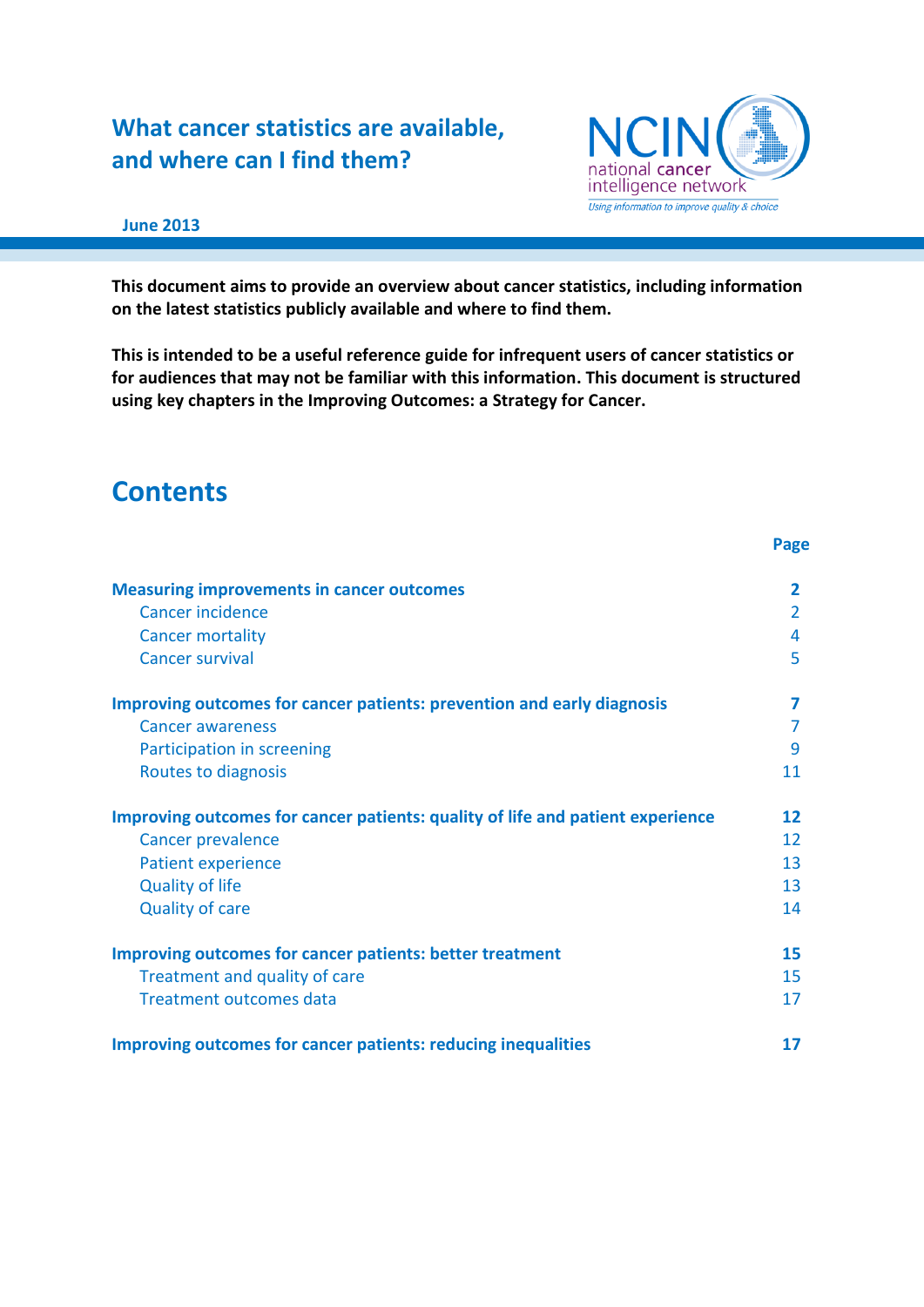### **MEASURING IMPROVEMENTS IN CANCER OUTCOMES**

### **CANCER INCIDENCE**

### **What is it?**

The number of new cases of cancer diagnosed for a given period, usually a year. The statistics are provided as the total number of cases or as rates (number of cases per 100,000 population).

Incidence rates can be 'crude' or age-standardised. The crude rate is calculated by dividing the number of patients who live in a given area by the population of that area. However, the agestandardised rate (ASR) is more commonly used because the incidence of cancer rises sharply with age. The ASR calculation takes into account the variation in the age structures of populations to allow comparisons between different areas to be made. Cancer is much more common in the elderly, so a more elderly population will in general have a higher crude rate. Therefore agestandardised rates are the figures that should be used when making comparisons between different areas or different time periods, if one wishes to account for differences in the age distribution. ASRs are most commonly standardised using the European Standard Population or World Standard Population statistics.

### **What are the latest data available?**

- UK and regional data: **2010**
- European and international comparators: **2008, estimates for 2012**
- Projections: Predictions for **2020** in England; Predictions up to **2030** for the UK

### **Useful data sources:**

UK and Regional statistics:

- The National Cancer Intelligence Network (NCIN) Cancer e-Atlas is an interactive web-based cancer information tool, providing users easy visual access to cancer incidence, mortality and survival statistics for the UK. It includes cancer incidence up to 2008 for the UK, UK countries, cancer networks, primary care trusts (PCTs) and local authorities. The e-Atlas will be updated in June 2013. The e-Atlas produces a graphical presentation of the statistics with the option to download the data in an excel format. The Cancer e-Atlas is available on the NCIN website at: [www.ncin.org.uk/cancer\\_information\\_tools/eatlas/default.aspx](http://www.ncin.org.uk/cancer_information_tools/eatlas/default.aspx)
- Cancer Research UK (CRUK) provides detailed information about cancer incidence up to 2010, mortality and survival statistics. These data are available on the CRUK website at: [www.cancerresearchuk.org/cancer-info/cancerstats/](http://www.cancerresearchuk.org/cancer-info/cancerstats/)
- **The Office for National Statistics (ONS) provides cancer incidence, mortality and survival** statistics over time through the release of statistical bulletins. The ONS statistics on incidence up to 2010 are for England and its government office regions; these can be downloaded in an excel format. These data are available on the ONS website at:

[www.ons.gov.uk/ons/rel/vsob1/cancer-statistics-registrations--england--series-mb1-](http://www.ons.gov.uk/ons/rel/vsob1/cancer-statistics-registrations--england--series-mb1-/index.html) [/index.html](http://www.ons.gov.uk/ons/rel/vsob1/cancer-statistics-registrations--england--series-mb1-/index.html)

[www.ons.gov.uk/ons/taxonomy/index.html?nscl=Cancer](http://www.ons.gov.uk/ons/taxonomy/index.html?nscl=Cancer)

A range of statistics are provided by Public Health England<sup>1</sup>, the Welsh Cancer Intelligence and Surveillance Unit, and the Scottish and Northern Irish Cancer Registries. These include statistics for the different regions in England and for Northern Ireland, Scotland and Wales. Their website

**.** 

 $1$  PHE incorporates the cancer registration and analytical teams, with the latter now part of regional Knowledge and Intelligence Teams (KITs), of the former eight cancer registries in England.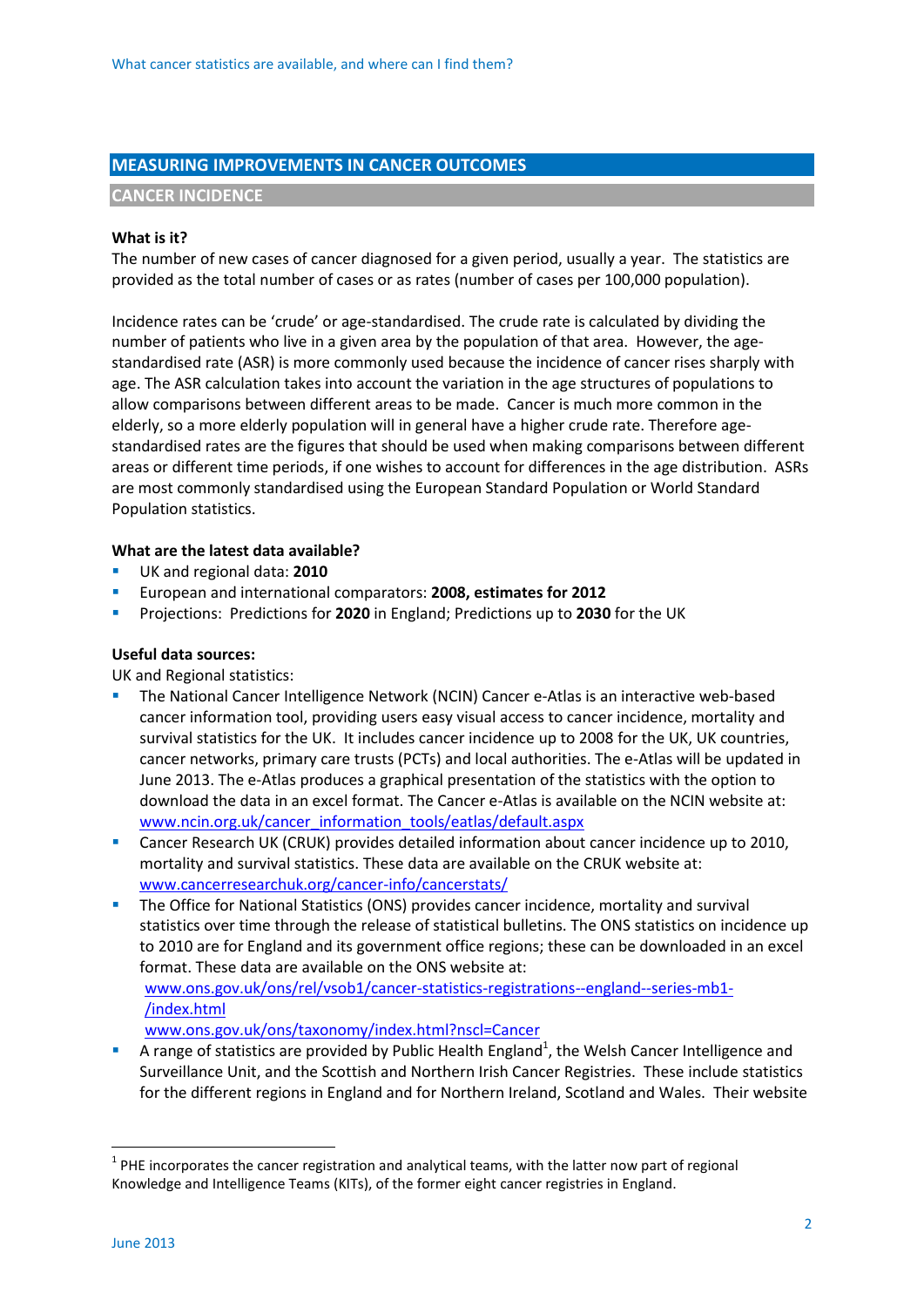addresses are available from the UK Association of Cancer Registries (UKACR) website at: [www.ukacr.org/registries](http://www.ukacr.org/registries)

- Gynaecological cancer profiles is an online tool providing incidence and mortality rates for the main gynaecological cancers, survival, and influencing factors, such as deprivation, smoking prevalence and obesity. Cervical screening coverage indicators are also available. [www.ncin.org.uk/cancer\\_type\\_and\\_topic\\_specific\\_work/cancer\\_type\\_specific\\_work/gynaecolo](http://www.ncin.org.uk/cancer_type_and_topic_specific_work/cancer_type_specific_work/gynaecological_cancer/gynaecological_cancer_hub/profiles) [gical\\_cancer/gynaecological\\_cancer\\_hub/profiles](http://www.ncin.org.uk/cancer_type_and_topic_specific_work/cancer_type_specific_work/gynaecological_cancer/gynaecological_cancer_hub/profiles)
- **The UK Cancer Information System (UKCIS) is an online analytical tool providing incidence,** mortality and survival data for commissioners and providers for which login access is needed: [www.ncin.org.uk/cancer\\_information\\_tools/ukcis](http://www.ncin.org.uk/cancer_information_tools/ukcis)
- The Cancer Commissioning Toolkit (CCT) is an online analytical tool providing incidence, mortality and survival data for commissioners and providers for which login access is needed: [www.ncin.org.uk/cancer\\_information\\_tools/cct](http://www.ncin.org.uk/cancer_information_tools/cct)

International comparisons:

- There are a range of sources for European and international cancer incidence statistics. The CANCER Mondial website provides access to various databases containing information on the occurrence of cancer worldwide. It is held and managed by the Section of Cancer Information (CIN) of International Agency for Research on Cancer (IARC). The CANCER Mondial website is: [www-dep.iarc.fr/](http://www-dep.iarc.fr/)
- As an example, GLOBOCAN provides worldwide country estimates for the incidence of and mortality from major cancer types. The most recent GLOBOCAN estimates are presented for 2008 and can be downloaded as fact sheets or tabulations, while charts and predictions can be generated in response to defined search criteria. These data are available on the GLOBOCAN website at: [globocan.iarc.fr/](http://globocan.iarc.fr/)
- And EUCAN presents estimates of incidence, mortality and prevalence for 24 major cancer types in 40 European countries for 2012. Available on the EUCAN website at: [eco.iarc.fr/EUCAN/Default.aspx](http://eco.iarc.fr/EUCAN/Default.aspx)

Incidence projections:

- A paper published by H Møller *et al.* in 2007, examined 'The future burden of cancer in England: incidence and numbers of new patients in 2020'. British Journal of Cancer 2007; 96:1484-8. [www.nature.com/bjc/journal/v96/n9/full/6603746a.html](http://www.nature.com/bjc/journal/v96/n9/full/6603746a.html)
- A paper published by P Sasieni *et al.* in 2011, examined 'Cancer incidence in the UK: Projections to the year 2030'. British Journal of Cancer 2011; 105:1795–1803. [www.nature.com/bjc/journal/v105/n11/full/bjc2011430a.html](http://www.nature.com/bjc/journal/v105/n11/full/bjc2011430a.html) These statistics will be presented on the Cancer Research UK website when available: [www.cancerresearchuk.org/cancer-info/cancerstats/incidence/projections/](http://www.cancerresearchuk.org/cancer-info/cancerstats/incidence/projections/)
- The Cancer Incidence Projections report gives projections for the number of cancer cases in Scotland up to 2020, with policy and methodology background, is available on the ISD Scotland website at: [www.isdscotland.org/Health-Topics/Cancer/Cancer-Statistics/Cancer-Incidence-](http://www.isdscotland.org/Health-Topics/Cancer/Cancer-Statistics/Cancer-Incidence-Projections-Scotland-to-2020.pdf)[Projections-Scotland-to-2020.pdf](http://www.isdscotland.org/Health-Topics/Cancer/Cancer-Statistics/Cancer-Incidence-Projections-Scotland-to-2020.pdf)
- GLOBOCAN provides UK and worldwide incidence (and mortality) predictions for up to 2030 using data held in GLOBOCAN. Predictions can be generated on the future burden of a selected cancer or group of cancers, in a selected group of populations in a selected year. Available on the GLOBOCAN website at: [globocan.iarc.fr/burden\\_sel.asp](http://globocan.iarc.fr/burden_sel.asp)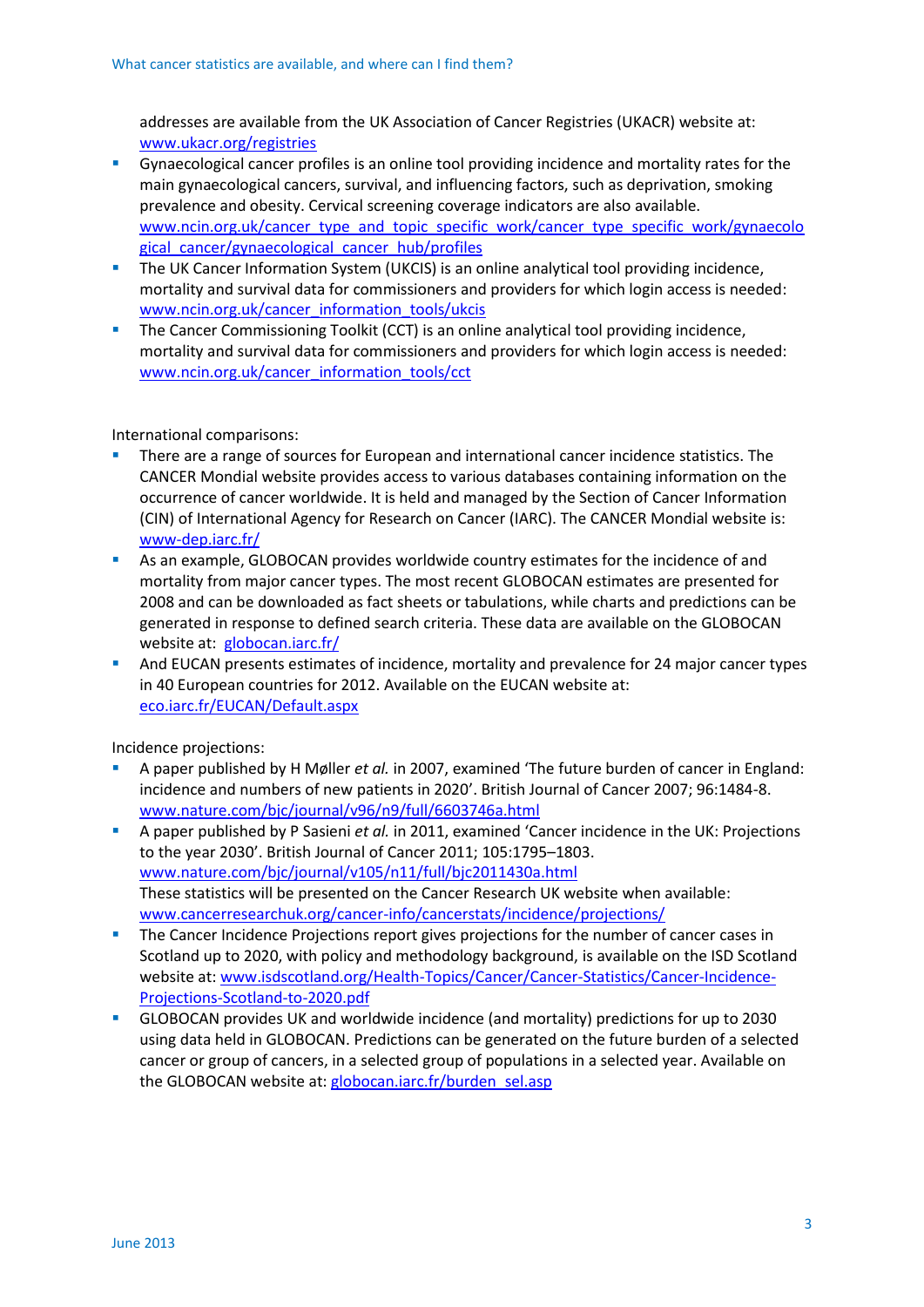### **CANCER MORTALITY**

#### **What is it?**

Cancer mortality is the number of people who have died from cancer. The statistics show the number and the rate of cancer deaths per year. Cancer mortality is commonly expressed as crude and age-standardised rates in exactly the same way as cancer incidence (see above).

### **What are the latest data available?**

- UK and regional data: **2011**
- European and international comparators: **2008,** estimates for **2012**
- **Projections: Estimates up to 2030 for the UK**

### **Useful data sources:**

UK and Regional statistics:

- The National Cancer Intelligence Network (NCIN) Cancer e-Atlas is an interactive web-based cancer information tool, providing users easy visual access to timely cancer incidence, mortality and survival statistics for the UK. It includes cancer mortality up to 2009 for the UK, UK countries, cancer networks, primary care trusts (PCTs) and local authorities. The e-Atlas will be updated in June 2013. The e-Atlas produces a graphical presentation of the statistics with the option to download the data in an excel format. The Cancer e-Atlas is available on the NCIN website at: [www.ncin.org.uk/cancer\\_information\\_tools/eatlas/default.aspx](http://www.ncin.org.uk/cancer_information_tools/eatlas/default.aspx)
- Cancer Research UK (CRUK) provides detailed information about cancer mortality up to 2010, incidence and survival statistics. These data are available on the CRUK website at: [www.cancerresearchuk.org/cancer-info/cancerstats/](http://www.cancerresearchuk.org/cancer-info/cancerstats/)
- Cancer Mortality Profiles are interactive spreadsheets showing trends in cancer mortality rates in England for under 75 year olds by different levels of geography. This tool has been developed to support the monitoring, commissioning and planning of local cancer services. [www.swpho.nhs.uk/resource/browse.aspx?RID=76240](http://www.swpho.nhs.uk/resource/browse.aspx?RID=76240)
- The Office for National Statistics (ONS) provides cancer mortality, incidence and survival statistics over time through the release of statistical bulletins. The ONS statistics on mortality up to 2011 are for England and Wales; these can be downloaded in an Excel format. These data are available on the ONS website at: [www.ons.gov.uk/ons/rel/vsob1/mortality-statistics--deaths](http://www.ons.gov.uk/ons/rel/vsob1/mortality-statistics--deaths-registered-in-england-and-wales--series-dr-/index.html)[registered-in-england-and-wales--series-dr-/index.html](http://www.ons.gov.uk/ons/rel/vsob1/mortality-statistics--deaths-registered-in-england-and-wales--series-dr-/index.html)
- A range of statistics are provided by Public Health England, the Welsh Cancer Intelligence and Surveillance Unit, and the Scottish and Northern Irish Cancer Registries. These include statistics for the different regions in England and for Northern Ireland, Scotland and Wales. Their website addresses are available from the UK Association of Cancer Registries (UKACR) website at: [www.ukacr.org/registries](http://www.ukacr.org/registries)
- Gynaecological cancer profiles is an online tool providing incidence and mortality rates for the main gynaecological cancers, survival, and influencing factors, such as deprivation, smoking prevalence and obesity. Cervical screening coverage indicators are also available. [www.ncin.org.uk/cancer\\_type\\_and\\_topic\\_specific\\_work/cancer\\_type\\_specific\\_work/gynaecolo](http://www.ncin.org.uk/cancer_type_and_topic_specific_work/cancer_type_specific_work/gynaecological_cancer/gynaecological_cancer_hub/profiles) gical cancer/gynaecological cancer hub/profiles
- The UK Cancer Information System (UKCIS) is an online analytical tool providing incidence, mortality and survival data for commissioners and providers for which login access is needed: [www.ncin.org.uk/cancer\\_information\\_tools/ukcis](http://www.ncin.org.uk/cancer_information_tools/ukcis)
- The Cancer Commissioning Toolkit (CCT) is an online analytical tool providing incidence, mortality and survival data for commissioners and providers for which login access is needed: [www.ncin.org.uk/cancer\\_information\\_tools/cct](http://www.ncin.org.uk/cancer_information_tools/cct)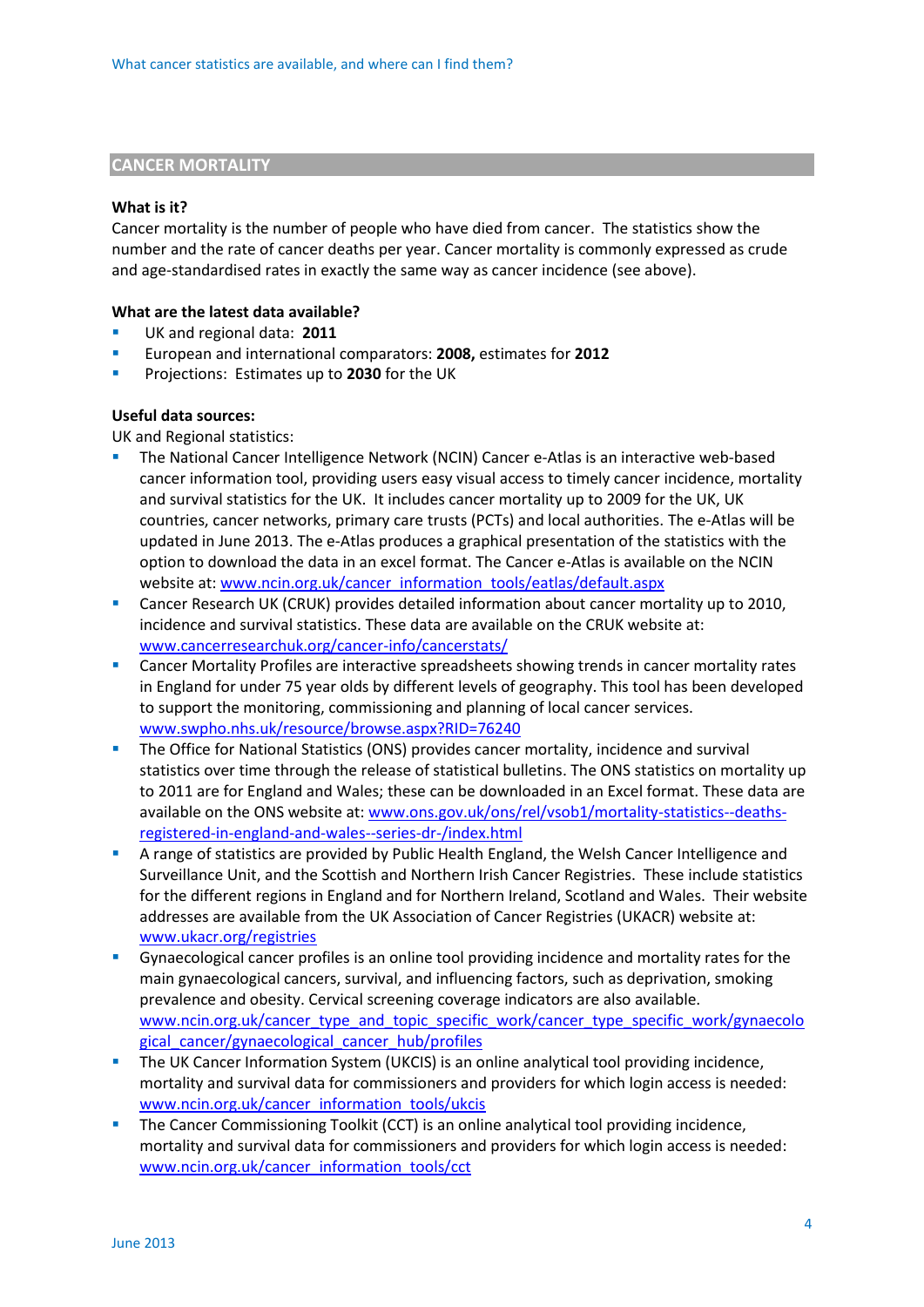International comparisons:

- There are a range of sources for European and international cancer mortality statistics. The CANCER Mondial website provides access to various databases containing information on the occurrence of cancer worldwide. It is held and managed by the Section of Cancer Information (CIN) of International Agency for Research on Cancer (IARC). The CANCER Mondial website is: [www-dep.iarc.fr/](http://www-dep.iarc.fr/)
- As an example, GLOBOCAN provides worldwide country estimates for th[e incidence](http://globocan.iarc.fr/glossary.htm#INCIDENCE) of and [mortality](http://globocan.iarc.fr/glossary.htm#MORTALITY) from major cancer types. The most recent GLOBOCAN estimates are presented for 2008 and can be downloaded as fact sheets or tabulations, while charts and predictions can be generated in response to defined search criteria. These data are available on the GLOBOCAN website at: [globocan.iarc.fr/](http://globocan.iarc.fr/)
- **And EUCAN presents estimates of incidence, mortality and prevalence for 24 major cancer types** in 40 European countries for 2012. Available on the EUCAN website at: [eco.iarc.fr/EUCAN/Default.aspx](http://eco.iarc.fr/EUCAN/Default.aspx)

Mortality projections:

- Cancer Research UK provides cancer mortality projections up to 2030 for all cancers combined. These data are available on the CRUK website at: [www.cancerresearchuk.org/cancer](http://www.cancerresearchuk.org/cancer-info/cancerstats/mortality/mortality-projections/)[info/cancerstats/mortality/mortality-projections/](http://www.cancerresearchuk.org/cancer-info/cancerstats/mortality/mortality-projections/)
- GLOBOCAN provides UK and worldwide mortality (and incidence) predictions for up to 2030 using data held in GLOBOCAN. Predictions can be generated on the future burden of a selected cancer or group of cancers, in a selected group of populations in a selected year. Available on the GLOBOCAN website at: [globocan.iarc.fr/burden\\_sel.asp](http://globocan.iarc.fr/burden_sel.asp)

### **CANCER SURVIVAL**

### **What is it?**

Survival estimates are the percentage of patients who are still alive a specified time after their diagnosis of cancer. The most common estimates are one-year and five-year survival. There are a number of methods used to calculate cancer survival. The most commonly used method is called relative survival.

*Relative survival:* provides an estimate of the percentage of patients still alive a specified number of days/months/years from their diagnosis, whilst taking into account the background mortality in the general population (e.g. the percentage of patients that would be expected to have died from other causes during that period if they did not have cancer). It is therefore an estimate of the proportion of patients who survive their cancer for the specified time period.

*Net survival:* accounts for the so-called "informative censoring" bias, i.e. the fact that some groups of patients are less likely than others to be observed until death, independently of their cancer prognosis. It is the advised method to be used where the cause of death is not known. Net survival probability enables the desired comparability between countries, because it is independent of general population mortality.

### **What are the latest data available?**

- One-year survival: Based on patients diagnosed up to **2010**
- Five-year survival: Based on patients diagnosed up to **2006**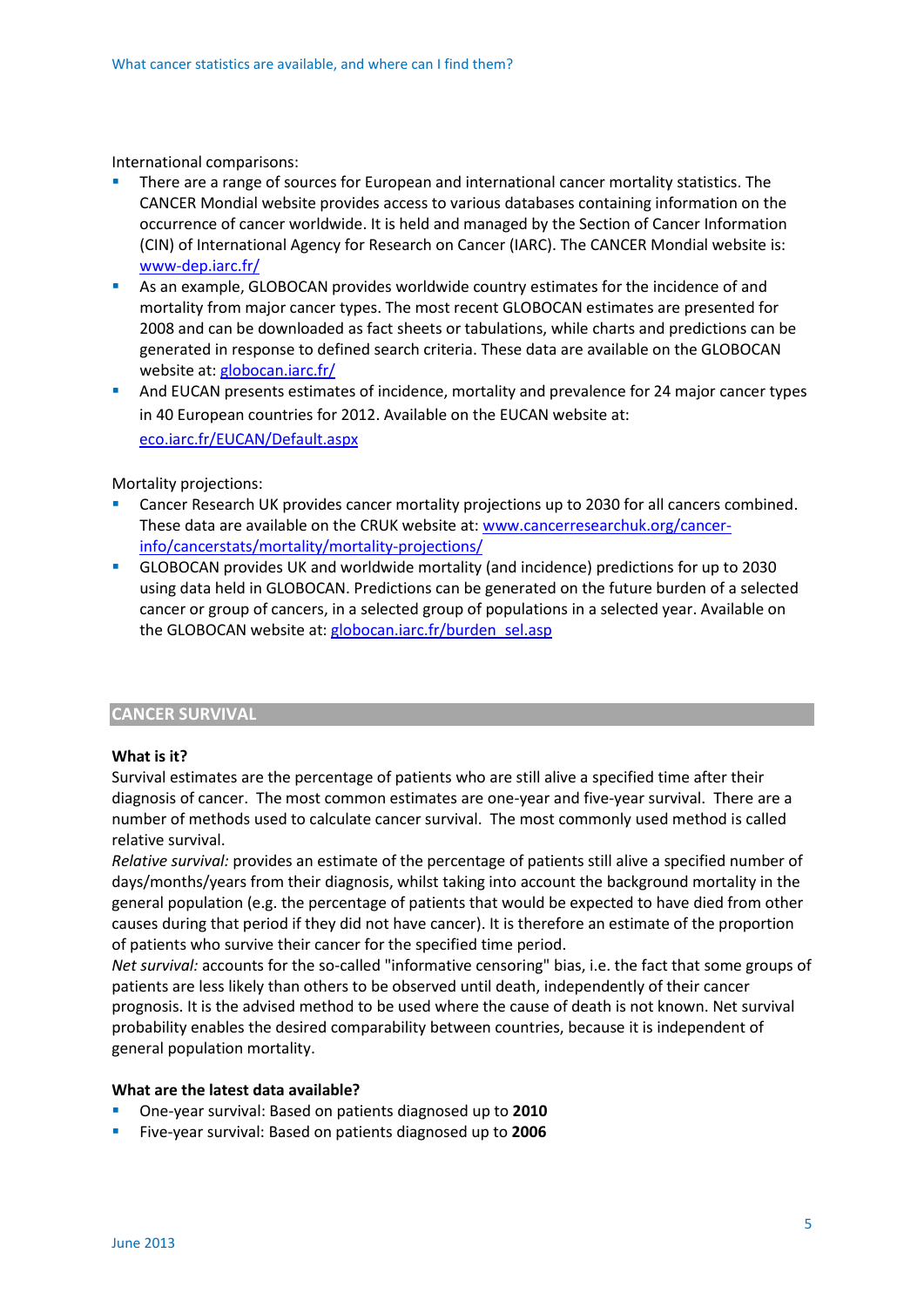### **Useful data sources:**

UK and regional statistics:

 The National Cancer Intelligence Network (NCIN) Cancer e-Atlas is an interactive web-based cancer information tool, providing users easy visual access to cancer incidence, mortality and relative survival statistics for the UK. It includes cancer survival on patients diagnosed up to 2008 for the UK and cancer networks. This will be updated in 2013. The e-Atlas produces a graphical presentation of the statistics with the option to download the data in an excel format. The Cancer e-Atlas is available on the NCIN website at:

[www.ncin.org.uk/cancer\\_information\\_tools/eatlas/default.aspx](http://www.ncin.org.uk/cancer_information_tools/eatlas/default.aspx)

- Cancer Research UK (CRUK) provides detailed information about cancer (relative) survival on patients diagnosed up to 2009, incidence and mortality statistics. These data are available on the CRUK website at: [www.cancerresearchuk.org/cancer-info/cancerstats/](http://www.cancerresearchuk.org/cancer-info/cancerstats/)
- **The Office for National Statistics (ONS) provides cancer survival, incidence and mortality** statistics over time through the release of statistical bulletins. The ONS survival statistics are produced in collaboration with the London of School of Hygiene and Tropical Medicine (LSHTM). The latest available ONS statistics provide net survival for patients diagnosed up to 2010 in England; also published are survival statistics for UK, cancer network and primary care trust areas. These data are available on the ONS website at:
	- For England: [www.ons.gov.uk/ons/rel/cancer-unit/cancer-survival/index.html](http://www.ons.gov.uk/ons/rel/cancer-unit/cancer-survival/index.html)
	- For UK: A paper published by M Coleman *et al*. in 2010. Survival from twenty adult cancers in the UK and Republic of Ireland in the late twentieth century. Health Statistics Quarterly *(2010) 46, 7-26. [www.palgrave-journals.com/hsq/journal/v46/n1/abs/hsq20109a.html](http://www.palgrave-journals.com/hsq/journal/v46/n1/abs/hsq20109a.html)*
	- For cancer networks[: www.ons.gov.uk/ons/rel/cancer-unit/cancer-survival-by-cancer](http://www.ons.gov.uk/ons/rel/cancer-unit/cancer-survival-by-cancer-network/index.html)[network/index.html](http://www.ons.gov.uk/ons/rel/cancer-unit/cancer-survival-by-cancer-network/index.html)
	- For primary care trusts: [http://www.ons.gov.uk/ons/rel/cancer-unit/combined-cancer](http://www.ons.gov.uk/ons/rel/cancer-unit/combined-cancer-survival-by-primary-care-trusts/index.html)[survival-by-primary-care-trusts/index.html](http://www.ons.gov.uk/ons/rel/cancer-unit/combined-cancer-survival-by-primary-care-trusts/index.html)
	- Geographic patterns of cancer survival in England: [http://www.ons.gov.uk/ons/rel/cancer](http://www.ons.gov.uk/ons/rel/cancer-unit/cancer-survival-by-gor--sha-and-cancer-network/index.html)[unit/cancer-survival-by-gor--sha-and-cancer-network/index.html](http://www.ons.gov.uk/ons/rel/cancer-unit/cancer-survival-by-gor--sha-and-cancer-network/index.html)
- A range of statistics are provided by Public Health England, the Welsh Cancer Intelligence and Surveillance Unit, and the Scottish and Northern Irish Cancer Registries. These include statistics for the different regions in England and for Northern Ireland, Scotland and Wales. Their website addresses are available from the UK Association of Cancer Registries (UKACR) website at: [www.ukacr.org/registries](http://www.ukacr.org/registries)
- Gynaecological cancer profiles is an online tool providing incidence and mortality rates for the main gynaecological cancers, survival, and influencing factors, such as deprivation, smoking prevalence and obesity. Cervical screening coverage indicators are also available. [www.ncin.org.uk/cancer\\_type\\_and\\_topic\\_specific\\_work/cancer\\_type\\_specific\\_work/gynaecolo](http://www.ncin.org.uk/cancer_type_and_topic_specific_work/cancer_type_specific_work/gynaecological_cancer/gynaecological_cancer_hub/profiles) [gical\\_cancer/gynaecological\\_cancer\\_hub/profiles](http://www.ncin.org.uk/cancer_type_and_topic_specific_work/cancer_type_specific_work/gynaecological_cancer/gynaecological_cancer_hub/profiles)
- The UK Cancer Information System (UKCIS) is an online analytical tool providing survival, incidence and mortality data for commissioners and providers for which login access is needed: [www.ncin.org.uk/cancer\\_information\\_tools/ukcis](http://www.ncin.org.uk/cancer_information_tools/ukcis)
- **The Cancer Commissioning Toolkit (CCT) is an online analytical tool providing incidence,** mortality and survival data for commissioners and providers for which login access is needed: [www.ncin.org.uk/cancer\\_information\\_tools/cct](http://www.ncin.org.uk/cancer_information_tools/cct)
- Net survival methodology is examined in a paper published by M Perme *et al*. in 2012 'On estimation in relative survival'. Biometrics 2012; 68(1): 113-120. [www.ncbi.nlm.nih.gov/pubmed/21689081](http://www.ncbi.nlm.nih.gov/pubmed/21689081)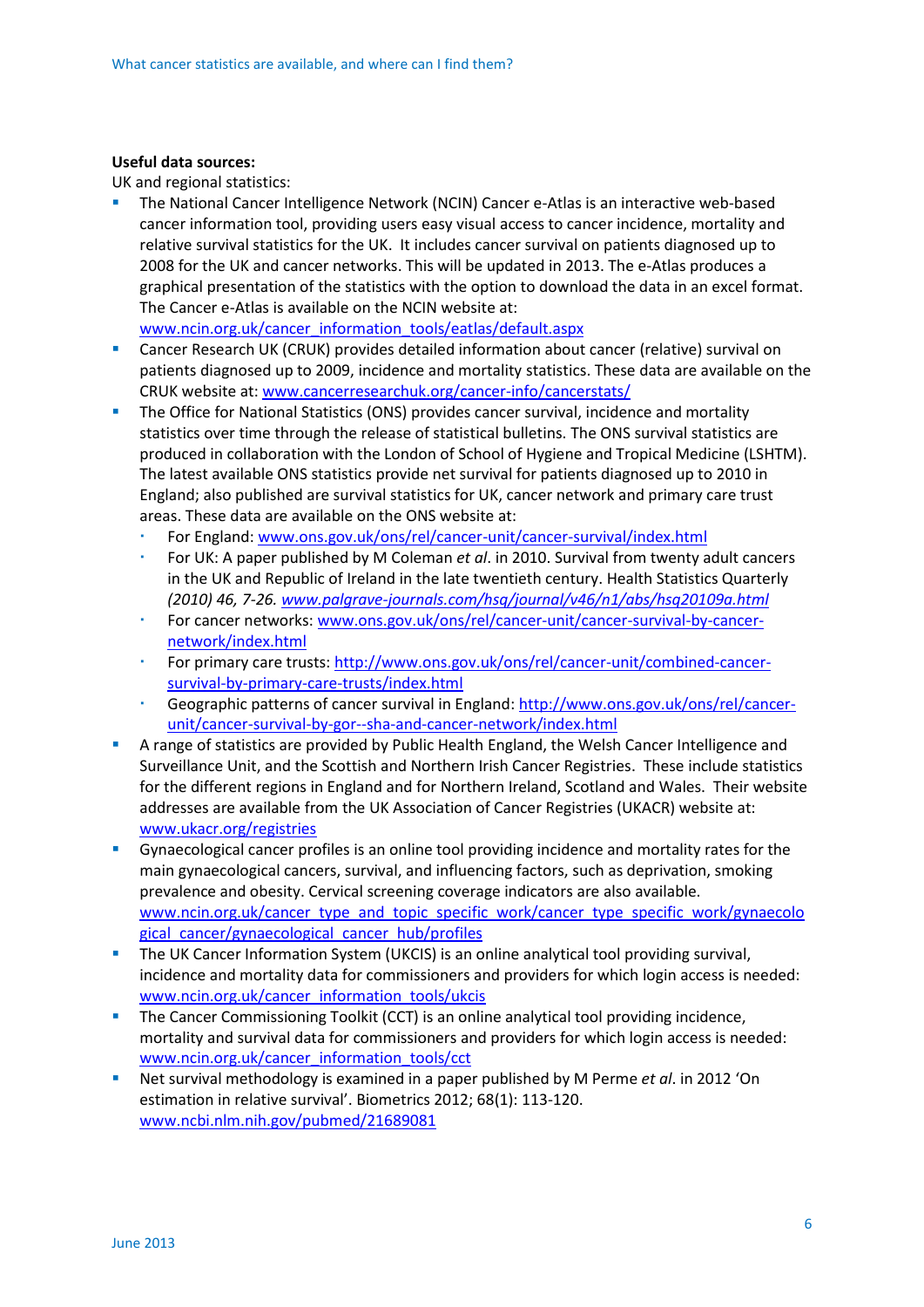International comparisons:

- A paper published by M Coleman *et al*. in 2011, examined 'Cancer survival in Australia, Canada, Denmark, Norway, Sweden, and the UK, 1995-2007 (the International Cancer Benchmarking Project) an analysis of population-based cancer registry data'. Lancet 2011; 377: 127-138. [www.thelancet.com/journals/lancet/article/PIIS0140-6736\(10\)62231-3/fulltext](http://www.thelancet.com/journals/lancet/article/PIIS0140-6736(10)62231-3/fulltext)
- **There are a range of sources for European and international cancer survival statistics. The** CANCER Mondial website provides access to various databases containing information on the occurrence of cancer worldwide. It is held and managed by the Section of Cancer Information (CIN) of International Agency for Research on Cancer (IARC). The CANCER Mondial website is: [www-dep.iarc.fr/](http://www-dep.iarc.fr/)
- As an example, GLOBOCAN provides worldwide country estimates for the incidence of and mortality from major cancer types. The most recent GLOBOCAN estimates are presented for 2008 and can be downloaded as fact sheets or tabulations, while charts and predictions can be generated in response to defined search criteria. These data are available on the GLOBOCAN website at: [globocan.iarc.fr/](http://globocan.iarc.fr/)
- EUROCARE (EUROpean CAncer REgistry-based study on survival and care of cancer patients) is a cancer epidemiology research project on the survival of European cancer patients. A range of data and publications are available on the EUROCARE website at: [www.eurocare.it/](http://www.eurocare.it/)

### **IMPROVING OUTCOMES FOR CANCER PATIENTS: PREVENTION AND EARLY DIAGNOSIS**

### **CANCER AWARENESS**

### **What is it?**

Public awareness of the potential signs and symptoms of cancer, as well as an understanding of when and how to seek help, can play an important part in ensuring that cancer is diagnosed at an early stage.

#### **What are the latest data available?**

A range of surveys and research have been carried out looking at cancer awareness over the years. In order to assess levels of public awareness and to track changes over time, and as part of the National Awareness and Early Diagnosis Initiative (NAEDI), Cancer Research UK, University College London, King's College London and the University of Oxford have developed a Cancer Awareness Measure (CAM) to measure public awareness. The CAM is a validated set of questions designed to reliably assess public awareness of cancer warning signs, anticipated delay and perceived barriers to seeking medical advice. The data come from two surveys: i) an Office for National Statistics (ONS) Opinions Survey which is sampled to be representative of the UK population; and ii) an Ethnibus survey of the main ethnic minority groups in England. The survey was last carried out in 2010. The data collection for the 2012 survey is currently underway.

Site specific Cancer Awareness Measures have also been completed for breast, colorectal/bowel, cervical, lung and ovarian cancer. These measures were developed with the support of Breakthrough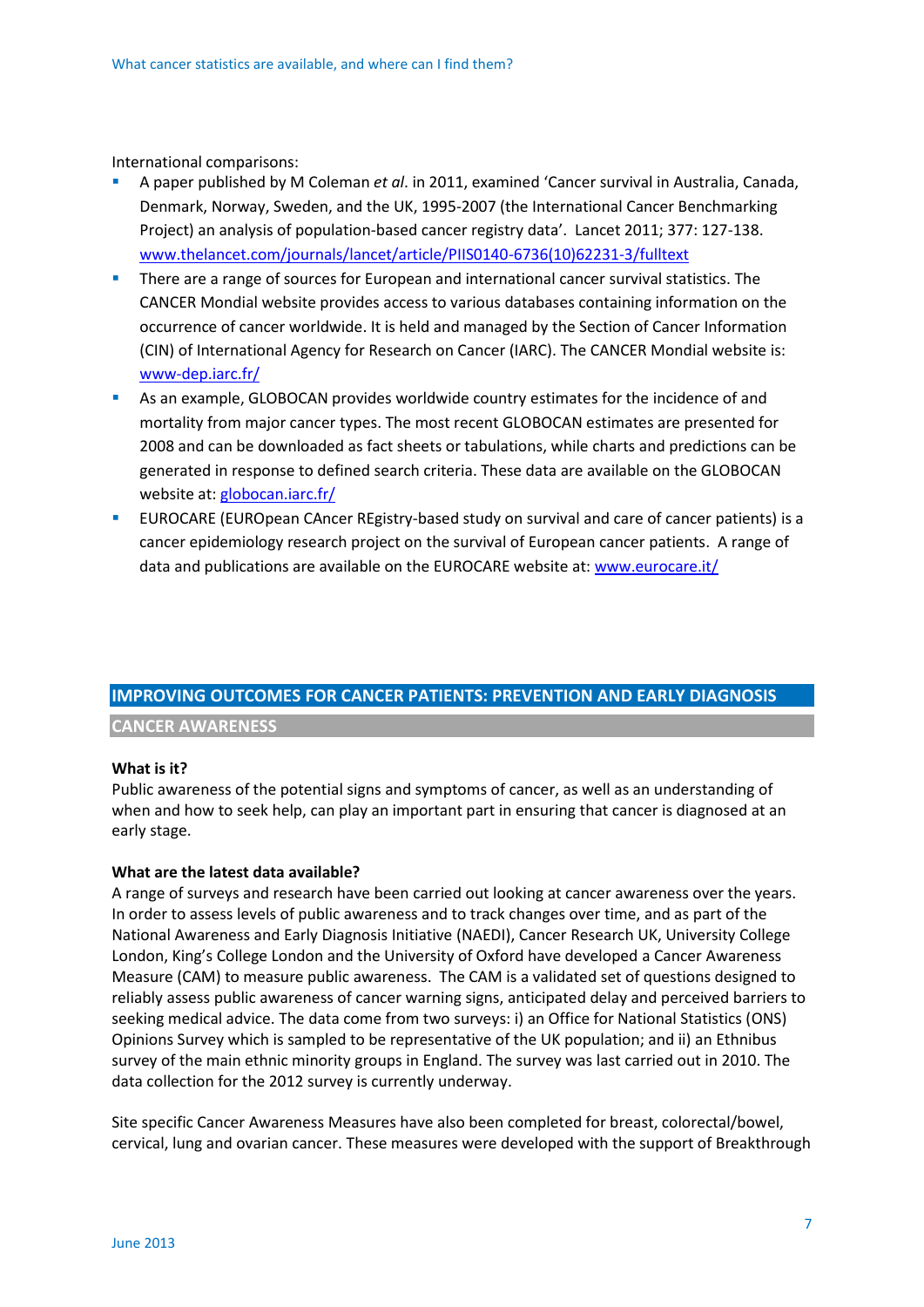Breast Cancer, Breast Cancer Care, Cancer Research UK, Ovarian Cancer Action, The Eve Appeal, Ovacome, Target Ovarian Cancer and the Department of Health.

### **Useful data sources:**

- Further information on how to access detailed statistics on the CAM (including downloads of the data in excel/database format) is available on the Cancer Research UK website at: [www.cancerresearchuk.org/cancer](http://www.cancerresearchuk.org/cancer-info/spotcancerearly/naedi/AboutNAEDI/Researchevaluationandmonitoring/naedi_cam/)[info/spotcancerearly/naedi/AboutNAEDI/Researchevaluationandmonitoring/naedi\\_cam/](http://www.cancerresearchuk.org/cancer-info/spotcancerearly/naedi/AboutNAEDI/Researchevaluationandmonitoring/naedi_cam/) A Cancer Research UK and Tesco report was published in 2012. It details key results from the CAM 2010 survey, and the problems of diagnosing cancer early and why we need to solve them. This report 'Delay Kills' is available on the Cancer Research UK website at: [www.cancerresearchuk.org/prod\\_consump/groups/cr\\_common/@abt/@gen/documents/gener](http://www.cancerresearchuk.org/prod_consump/groups/cr_common/@abt/@gen/documents/generalcontent/cr_085096.pdf) [alcontent/cr\\_085096.pdf](http://www.cancerresearchuk.org/prod_consump/groups/cr_common/@abt/@gen/documents/generalcontent/cr_085096.pdf)
- CAM National Baseline Report was published in 2009. This report 'Public awareness of cancer in Britain' is available on the UK Government Web Archive at: [webarchive.nationalarchives.gov.uk/20130107105354/http://www.dh.gov.uk/en/Publicationsan](http://webarchive.nationalarchives.gov.uk/20130107105354/http:/www.dh.gov.uk/en/Publicationsandstatistics/Publications/PublicationsPolicyAndGuidance/DH_108749) [dstatistics/Publications/PublicationsPolicyAndGuidance/DH\\_108749](http://webarchive.nationalarchives.gov.uk/20130107105354/http:/www.dh.gov.uk/en/Publicationsandstatistics/Publications/PublicationsPolicyAndGuidance/DH_108749)
- Two papers published in 2009 provide further information about the Cancer Awareness Measure:
	- K Robb *et al.* details the process of data collection and analysis in 'Public awareness of cancer in Britain: a population-based survey of adults '. British Journal of Cancer 2009; 101:S18–S23. [www.nature.com/bjc/journal/v101/n2s/full/6605386a.html](http://www.nature.com/bjc/journal/v101/n2s/full/6605386a.html)
	- S Stubbings *et al*. details the 'Development of a measurement tool to assess public awareness of cancer'. British Journal of Cancer 2009; 101:S13–S17. [www.nature.com/bjc/journal/v101/n2s/full/6605385a.html](http://www.nature.com/bjc/journal/v101/n2s/full/6605385a.html)
- The Ovarian CAM has been implemented in the Target Ovarian Cancer pathfinder study. The 2012 Target Ovarian Cancer Pathfinder Study report is available on the Target Ovarian Cancer website at:

[www.targetovariancancer.org.uk/page.asp?section=538&sectionTitle=The+2012+Target+Ovaria](http://www.targetovariancancer.org.uk/page.asp?section=538§ionTitle=The+2012+Target+Ovarian+Cancer+Pathfinder+Study) [n+Cancer+Pathfinder+Study](http://www.targetovariancancer.org.uk/page.asp?section=538§ionTitle=The+2012+Target+Ovarian+Cancer+Pathfinder+Study)

- Further site-specific CAMs have been used in national surveys and key results have been published in the following peer-reviewed papers:
	- Breast L Linsell *et al*. in 2010 examined 'Validation of a measurement tool to assess awareness of breast cancer'. European Journal of Cancer. 2010 May; 46(8):1374-81. [www.ncbi.nlm.nih.gov/pubmed/20335018](http://www.ncbi.nlm.nih.gov/pubmed/20335018)
	- Cervical and Ovarian A Simon *et al.* in 2012 examined 'Ovarian and cervical cancer awareness: development of two validated measurement tools'. Journal of Family Planning and Reproductive Health Care. 2012 Jul; 38(3):167-74. [www.ncbi.nlm.nih.gov/pubmed/21933805](http://www.ncbi.nlm.nih.gov/pubmed/21933805)
	- Cervical E Low *et al.* asked 'What do British women know about cervical cancer symptoms and risk factors?' European Journal of Cancer. 2012 Nov; 48(16):3001-8. [www.ncbi.nlm.nih.gov/pubmed/22683170](http://www.ncbi.nlm.nih.gov/pubmed/22683170)
	- Colorectal/Bowel E Power *et al*. in 2011 examined 'Assessing awareness of colorectal cancer symptoms: measure development and results from a population survey in the UK' BMC Cancer. 2011 Aug 23; 11:366. [www.ncbi.nlm.nih.gov/pubmed/21859500](http://www.ncbi.nlm.nih.gov/pubmed/21859500)
	- Lung A Simon *et al.* in 2012 examined 'Knowledge of lung cancer symptoms and risk factors in the UK: development of a measure and results from a population-based survey'. Thorax. 2012 May; 67(5):426-32[. www.ncbi.nlm.nih.gov/pubmed/22426791](http://www.ncbi.nlm.nih.gov/pubmed/22426791)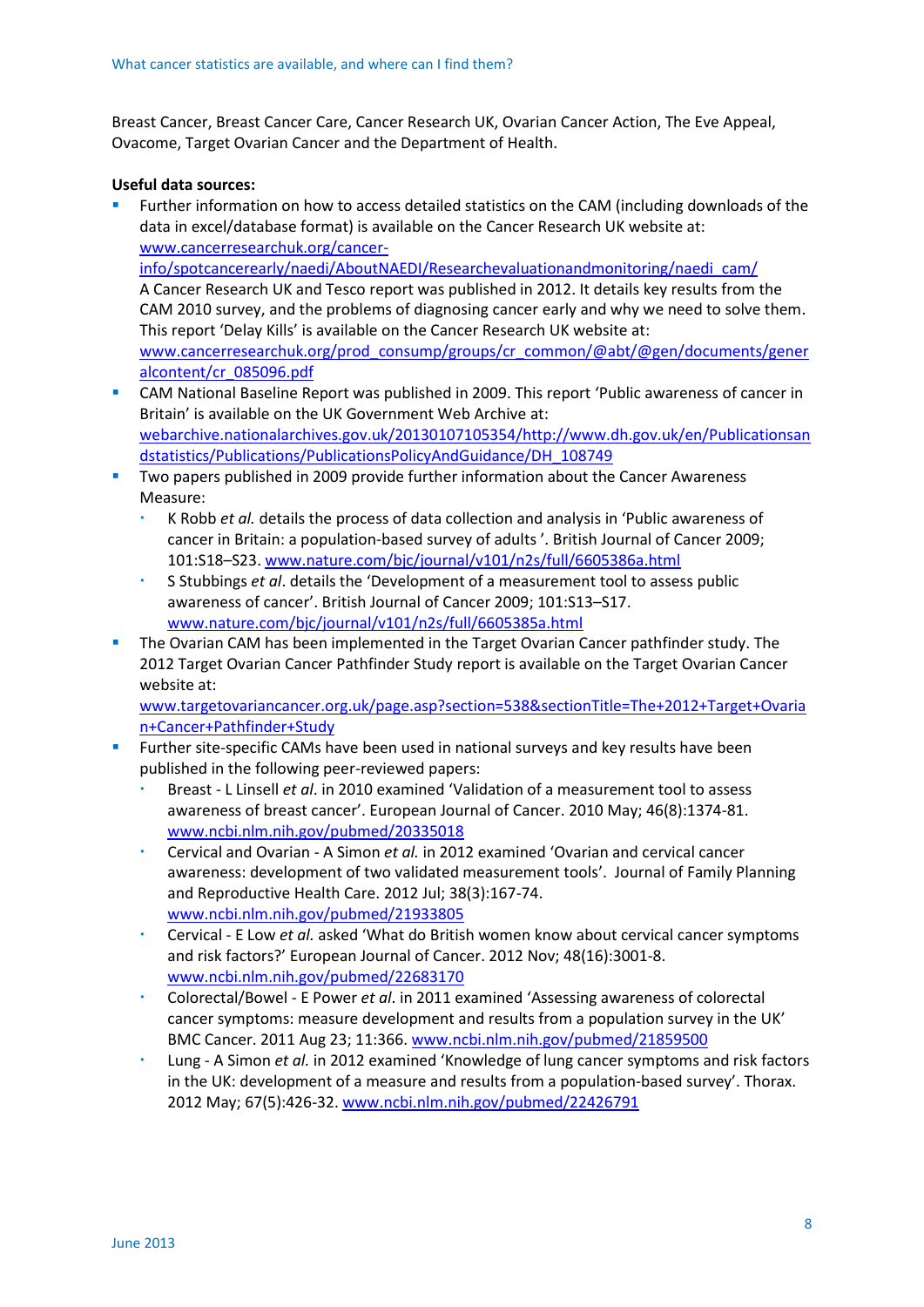### **PARTICIPATION IN SCREENING**

#### **What is it?**

The UK National Screening Committee makes UK-wide policies. It recommends systematic population screening programmes for breast cancer, cervical cancer and bowel cancer. It is up to each part of the UK to determine when, and how, to put those policies into practice. This means that there will be some differences in the screening services available in England, Northern Ireland, Scotland or Wales. A wide range of statistics are published on screening. A key measure used is screening 'coverage'. Definitions of coverage are given below.

### **Breast Screening:**

*Purpose:* Breast screening is intended to detect breast cancer at an early stage, enabling more effective treatment.

*Invited population:* In the UK, women aged 50-70 are routinely invited for breast screening every three years under a national programme. Women over the age of 70 can request screening every three years by making an appointment at their local screening unit, but they do not receive invitations. The NHS Screening Programme in England has, since 2010, been phasing in an extension of the age range of women eligible for breast screening to those aged 47 to 73. In Wales, younger women at increased risk of breast cancer can be referred by the All Wales Cancer Genetics service for screening.

*Coverage:* Defined as the percentage of women resident and eligible for screening at a particular point in time who had a test with a recorded result within the last 3 years.

*Latest review:* Concluded that the NHS Breast Screening Programmes "confer significant benefit and should continue". Their best estimate is that the Programme prevents 1,300 deaths a year. This report published in October 2012 is available on the Cancer Research website at: [www.cancerresearchuk.org/cancer-](http://www.cancerresearchuk.org/cancer-info/publicpolicy/ourpolicypositions/symptom_Awareness/cancer_screening/breast-screening-review/breast-screening-review?utm_source=Lancet&utm_medium=report&utm_campaign=breast_screen_review)

[info/publicpolicy/ourpolicypositions/symptom\\_Awareness/cancer\\_screening/breast-screening](http://www.cancerresearchuk.org/cancer-info/publicpolicy/ourpolicypositions/symptom_Awareness/cancer_screening/breast-screening-review/breast-screening-review?utm_source=Lancet&utm_medium=report&utm_campaign=breast_screen_review)[review/breast-screening-](http://www.cancerresearchuk.org/cancer-info/publicpolicy/ourpolicypositions/symptom_Awareness/cancer_screening/breast-screening-review/breast-screening-review?utm_source=Lancet&utm_medium=report&utm_campaign=breast_screen_review)

[review?utm\\_source=Lancet&utm\\_medium=report&utm\\_campaign=breast\\_screen\\_review](http://www.cancerresearchuk.org/cancer-info/publicpolicy/ourpolicypositions/symptom_Awareness/cancer_screening/breast-screening-review/breast-screening-review?utm_source=Lancet&utm_medium=report&utm_campaign=breast_screen_review)

### **Cervical screening:**

*Purpose:* Cervical screening is intended to detect abnormalities within the cervix that could, if untreated, develop into cancer.

*Invited population:* UK policy on age of commencement and frequency for cervical screening is varied. The cervical screening policy for England and Northern Ireland invites women for screening every three years for those aged 25-49 and every five years for those aged 50-64. The policy in Wales is to invite women aged 20-64 years every three years; and in Scotland to invite women aged 20-60 years every three years. From 2013 in Wales, and from 2015 in Scotland, the age of commencement and frequency for cervical screening will align with existing practice in England and Northern Ireland.

*Coverage:* Defined as the percentage of women in a population eligible for screening at a given point in time who were screened adequately within a specified period. As the frequency with which women are invited for screening is dependent on age and country, coverage is calculated differently for different age groups, for example in England and Northern Ireland:

 For women aged 25-49, coverage is calculated as the number of women in this age group who have had an adequate screening test within the last 3.5 years as a percentage of the eligible population aged 25-49.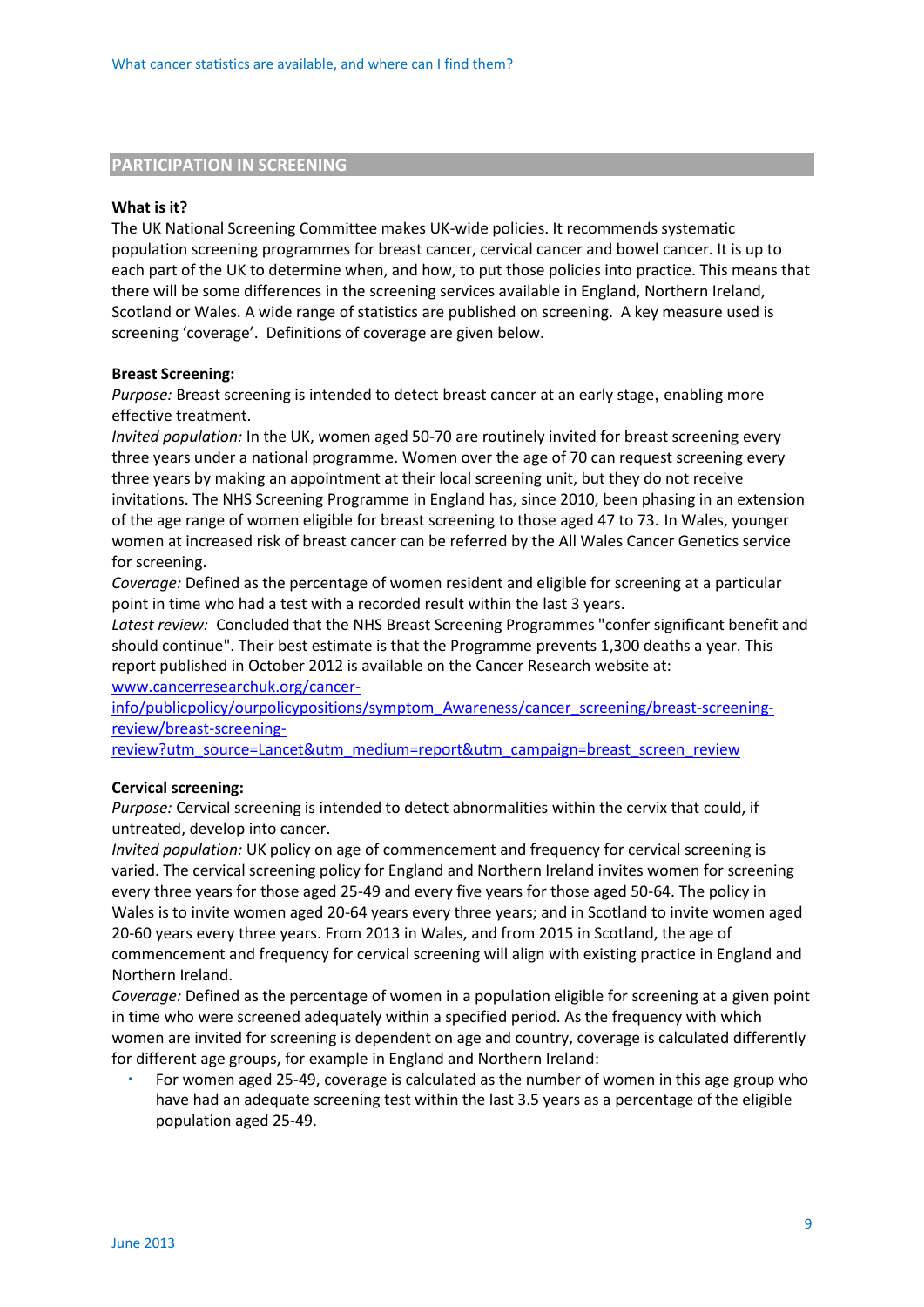For women aged 50-64, coverage is calculated as the number of women in this age group who have had an adequate screening test within the last 5 years as a percentage of the eligible population aged 50-64.

### **Bowel Screening:**

*Purpose:* Bowel cancer screening aims to detect bowel cancer at an early stage, when treatment is more likely to be effective or to help prevent cancer from developing in the first place by allowing the treatment of pre-cancerous conditions.

*Invited population:* All UK programmes invite men and women for bowel screening every two years. However, the age group offered bowel screening varies by country. In Scotland, bowel cancer screening is offered to people aged 50-74, in Wales to those aged 60-74, and in Northern Ireland to those aged 60-71. In England, bowel cancer screening is available to those aged 60-69, with this age range currently being extended to 60-74. A further one off diagnostic test using Flexible Sigmoidoscopy is being piloted in England, aimed at men and women aged 55.

*Uptake:* Not currently available as national statistics are not yet routinely published (as for the Breast and Cervical screening programmes). However, statistics can be found in the reports that evaluate the pilots.

### **What are the latest data available?**

- Breast screening: **2011/2012** (financial year)
- Cervical screening: **2011/2012** (financial year)
- **Bowel screening: Routine national statistics not yet available**

### **Useful data sources:**

- Information on the UK Screening programmes is available on the UK Screening Portal at: [www.screening.nhs.uk/](http://www.screening.nhs.uk/)
- **Information on the NHS Cancer Screening Programmes in England is available at:** [www.cancerscreening.nhs.uk/](http://www.cancerscreening.nhs.uk/)
- 'Over 5% of all cancers are currently diagnosed via screening' is a statistic quoted from the Department of Health publication 'Improving outcomes: A Strategy for Cancer', available at: [www.dh.gov.uk/en/Publicationsandstatistics/Publications/PublicationsPolicyAndGuidance/DH\\_1](http://www.dh.gov.uk/en/Publicationsandstatistics/Publications/PublicationsPolicyAndGuidance/DH_123371) [23371](http://www.dh.gov.uk/en/Publicationsandstatistics/Publications/PublicationsPolicyAndGuidance/DH_123371) This figure comes from the Routes to Diagnosis analyses [see Routes to Diagnosis section]
- Screening data for England are available from the Cancer Commissioning Toolkit (CCT), for which login access is needed: [www.ncin.org.uk/cancer\\_information\\_tools/cct](http://www.ncin.org.uk/cancer_information_tools/cct)

### Breast Screening statistics for:

- UK: Published in
	- NHS Breast Cancer Screening Programme: Annual Review 2012, available at: [www.cancerscreening.nhs.uk/breastscreen/publications/2012review.html](http://www.cancerscreening.nhs.uk/breastscreen/publications/2012review.html)
	- Association of Breast Surgery (ABS) Breast Screening Audit 2010 2011, available at: [www.cancerscreening.nhs.uk/breastscreen/publications/ba10-11.html.](http://www.cancerscreening.nhs.uk/breastscreen/publications/ba10-11.html)
	- The Second All Breast Cancer Report. Breast cancers diagnosed in the UK in 2007, available at: [www.ncin.org.uk/view.aspx?rid=612](http://www.ncin.org.uk/view.aspx?rid=612)
	- NCIN data briefing 'Improved Survival for Screen-Detected Breast Cancer' based on data from the ABS Audit is available at: [www.ncin.org.uk/publications/data\\_briefings/improved\\_survival\\_for\\_screen\\_detected\\_brea](http://www.ncin.org.uk/publications/data_briefings/improved_survival_for_screen_detected_breast_cancer.aspx) [st\\_cancer.aspx](http://www.ncin.org.uk/publications/data_briefings/improved_survival_for_screen_detected_breast_cancer.aspx)
- England: Published on the Health and Social Care Information Centre website at: [www.hscic.gov.uk/searchcatalogue?productid=11172&q=breast+screening&sort=Relevance&siz](http://www.hscic.gov.uk/searchcatalogue?productid=11172&q=breast+screening&sort=Relevance&size=10&page=1#top) [e=10&page=1#top](http://www.hscic.gov.uk/searchcatalogue?productid=11172&q=breast+screening&sort=Relevance&size=10&page=1#top)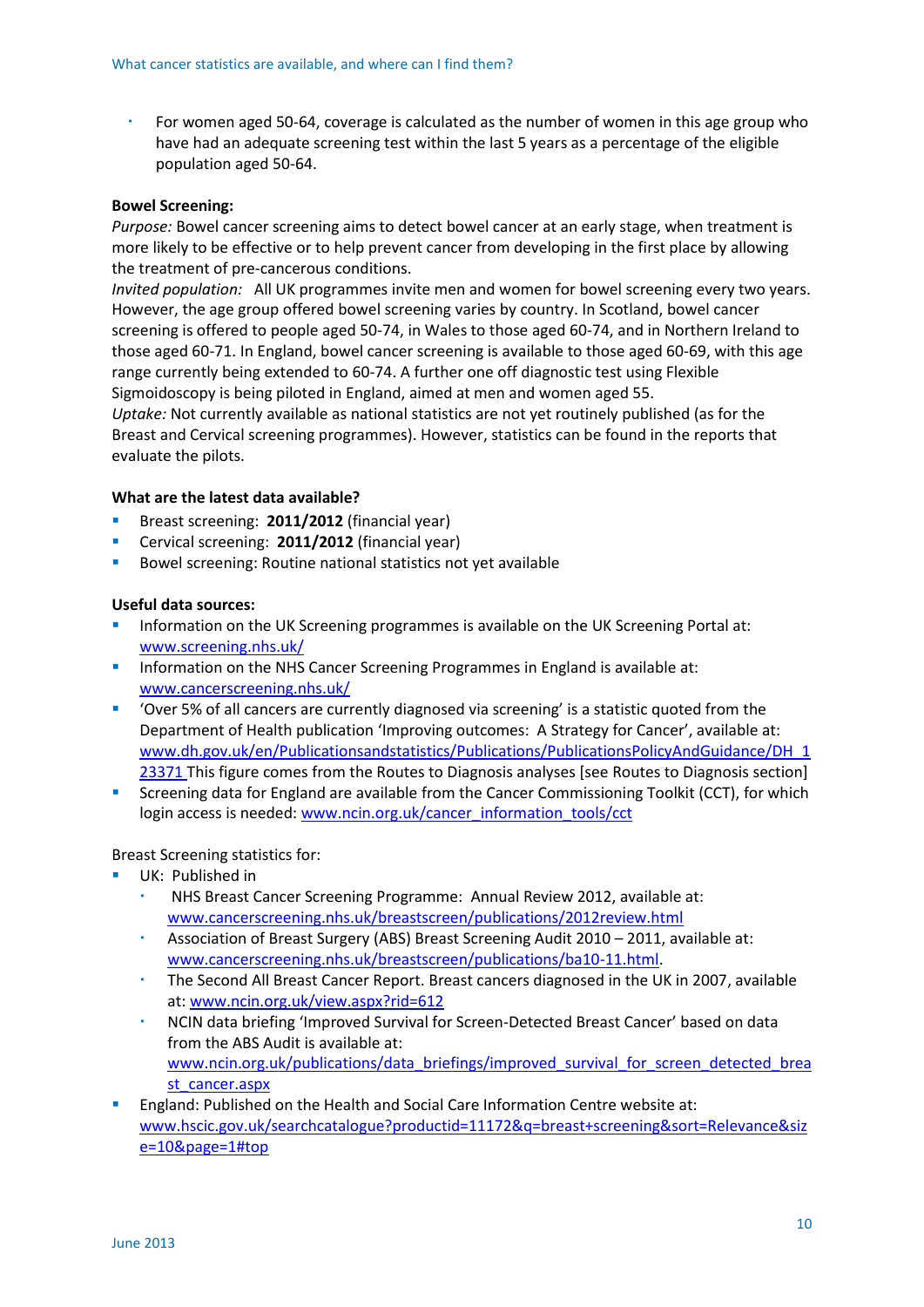- Scotland: Published on the Information Services Division (ISD) Scotland website at: [www.isdscotland.org/Health-Topics/Cancer/Breast-Screening/](http://www.isdscotland.org/Health-Topics/Cancer/Breast-Screening/)
- **Wales: Published on the Screening Services Wales website at:** [www.screeningservices.org.uk/btw/reports/reports.asp](http://www.screeningservices.org.uk/btw/reports/reports.asp)
- Northern Ireland: Published on the Northern Ireland Cancer Screening Programmes website at: [www.cancerscreening.hscni.net/2051.htm](http://www.cancerscreening.hscni.net/2051.htm)

Cervical Screening statistics for:

- NHS Cervical Cancer Screening Programme 2012 Annual Review (England) available at: [www.cancerscreening.nhs.uk/cervical/publications/2012review.html](http://www.cancerscreening.nhs.uk/cervical/publications/2012review.html)
- England: Published on the Health and Social Care Information Centre website at: [www.hscic.gov.uk/catalogue/PUB07990](http://www.hscic.gov.uk/catalogue/PUB07990)
- Scotland: Published on the Information Services Division (ISD) Scotland website at: [www.isdscotland.org/Health-Topics/Cancer/Cervical-Screening/](http://www.isdscotland.org/Health-Topics/Cancer/Cervical-Screening/)
- **Wales: Published on the Screening Services Wales website at:** [www.screeningservices.org.uk/csw/prof/reports/](http://www.screeningservices.org.uk/csw/prof/reports/)
- Northern Ireland: Published on the Northern Ireland Cancer Screening Programmes website at: [www.cancerscreening.hscni.net/pdf/ANNUAL\\_REPORT\\_2010-11.pdf](http://www.cancerscreening.hscni.net/pdf/ANNUAL_REPORT_2010-11.pdf)

Bowel Screening statistics for:

 Scotland: 'Scottish Bowel Screening Programme - Key Performance Indicators Report: May 2012 data submission, Invitations between 1st November 2009 and 31st October 2011' published on the Information Services Division (ISD) Scotland website at: [www.isdscotland.org/Health-Topics/Cancer/Bowel-Screening/](http://www.isdscotland.org/Health-Topics/Cancer/Bowel-Screening/)

### **ROUTES TO DIAGNOSIS**

### **What is it?**

Routes to Diagnosis defines a methodology by which the route the patient follows to the point of diagnosis can be categorised, in order to examine demographic, organisational, service and personal reasons for delayed diagnosis. Administrative Hospital Episode Statistics (HES) data are combined with Cancer Waiting Times (CWT) data, data from the cancer screening programmes and cancer registration data from the National Cancer Data Repository (NCDR). Using these datasets every case of cancer registered is categorised into one of eight 'Routes to Diagnosis'.

Different cancers show substantial differences in the proportion of cases that present by each route, in reasonable agreement with previous clinical studies. Patients presenting via emergency routes have substantially lower one-year relative survival. This methodology can be used to explore possible reasons for delayed diagnosis, direct the focus of early diagnosis initiatives and identify areas for further research.

The methodology is described in a paper published by L Elliss-Brookes *et al.* in 2012. 'Routes to diagnosis for cancer – determining the patient journey using multiple routine data sets'. British Journal of Cancer 2012; 107:1220-1226. [www.nature.com/bjc/journal/v107/n8/abs/bjc2012408a.html](http://www.nature.com/bjc/journal/v107/n8/abs/bjc2012408a.html)

### **What are the latest data available?**

For England: Patients diagnosed from **2006** to **2008** [to be updated in 2013]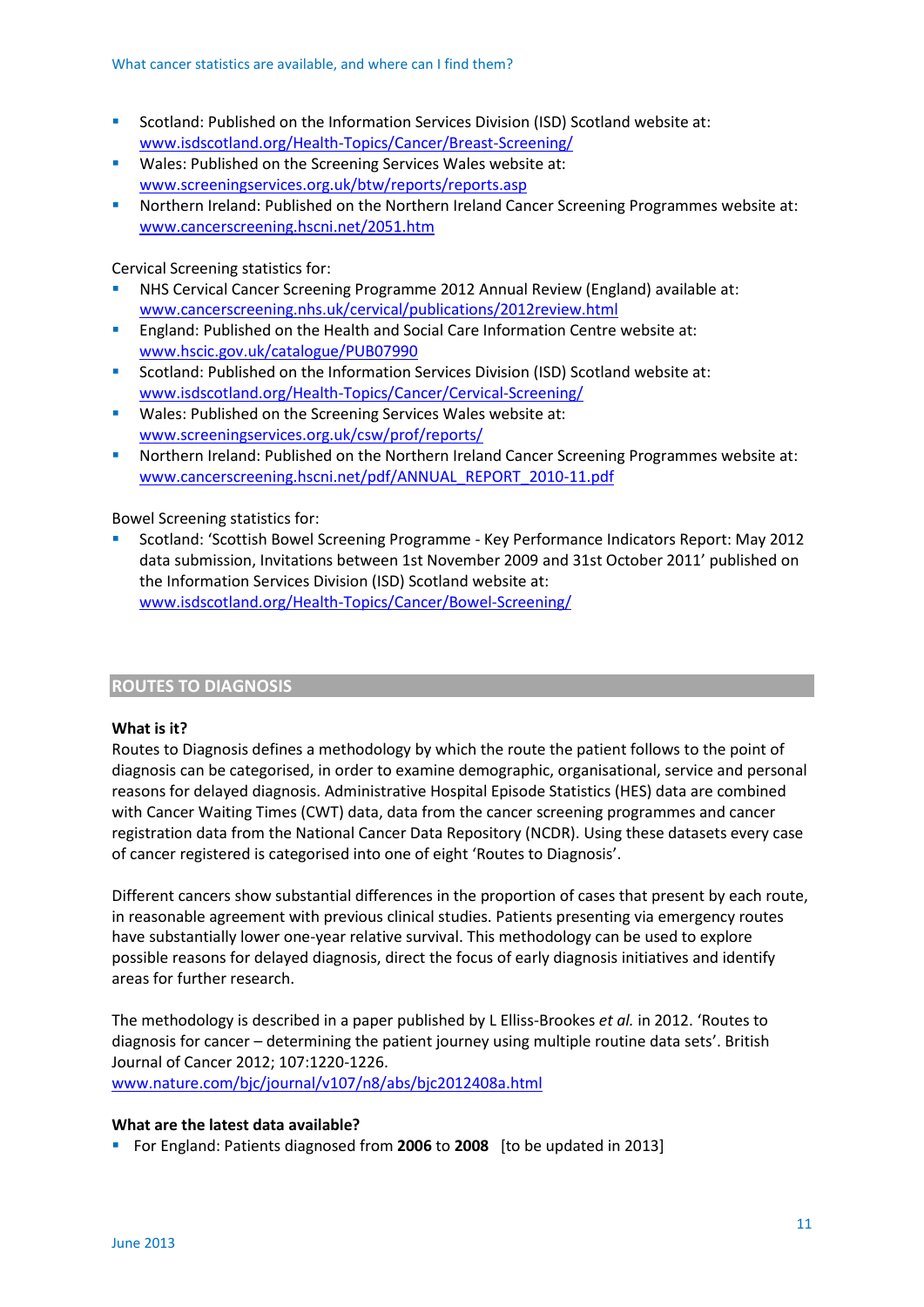### **Useful data sources:**

- A range of information detailed below is provided on the NCIN website [www.ncin.org.uk/publications/routes\\_to\\_diagnosis.aspx](http://www.ncin.org.uk/publications/routes_to_diagnosis.aspx)
	- Routes to diagnosis 2006-2008 NCIN Information Supplement: The report summarises the routes by cancer type, age group and deprivation quintile. Associated relative survival estimates are shown for 1, 3, 6, 9 and 12 month survival intervals with 12 month survival also broken down by age group.
	- Routes to Diagnosis 2006-2008 Workbook: Shows the percentage of total cancers that are diagnosed by each route, and the relative survival for each Route.
	- Routes to Diagnosis 2006-2008 Technical Document: Summarises the data sources and methodology used for this Routes to Diagnosis project.
- Initial NCIN data briefing 'Routes to Diagnosis' published in 2010, for patients diagnosed in 2007. [www.ncin.org.uk/publications/data\\_briefings/routes\\_to\\_diagnosis.aspx](http://www.ncin.org.uk/publications/data_briefings/routes_to_diagnosis.aspx)
- NCIN data briefing 'Routes to Diagnosis: Exploring Emergency Presentations'. [www.ncin.org.uk/publications/data\\_briefings/routes\\_to\\_diagnosis\\_exploring\\_emergency\\_presen](http://www.ncin.org.uk/publications/data_briefings/routes_to_diagnosis_exploring_emergency_presentations) [tations](http://www.ncin.org.uk/publications/data_briefings/routes_to_diagnosis_exploring_emergency_presentations)

### **IMPROVING OUTCOMES FOR CANCER PATIENTS: QUALITY OF LIFE AND PATIENT EXPERIENCE**

**CANCER PREVALENCE**

### **What is it?**

Cancer prevalence is the number of people, or the proportion of the population, who are alive on a specified date and have previously been diagnosed with cancer. As such it is an indicator of the burden of cancer and can help to inform health care service planning. The number of people alive with a diagnosis of cancer is increasing as incidence rises and survival improves.

### **What are the latest data available?**

- UK estimates for **2008**
- Regional: Cancer network, **2006** and primary care trust (PCT) **2004**
- European estimates for **2012**

### **Useful data sources:**

- 'There were 2 million cancer survivors in the United Kingdom at the end of 2008, or around 3% of the overall population' is a statistic quoted from a paper published by J Maddams *et al*. in 2009. 'Cancer Prevalence in the United Kingdom: estimates for 2008'. British Journal of Cancer 2009; 101:541-547. [www.nature.com/bjc/journal/v101/n3/pdf/6605148a.pdf](http://www.nature.com/bjc/journal/v101/n3/pdf/6605148a.pdf)
- $\blacksquare$  'One, Five and Ten Year Cancer Prevalence by Cancer Network and the UK, as of December 31st 2006' - NCIN Report, available at: [www.ncin.org.uk/view?rid=76](http://www.ncin.org.uk/view?rid=76)
- Cancer Prevalence e-Atlas available on the NCIN website at: [www.ncin.org.uk/Prevalence/1\\_5\\_10\\_Year/atlas.html](http://www.ncin.org.uk/Prevalence/1_5_10_Year/atlas.html) .
- One-year and five-year cancer prevalence estimates by primary care trust as of 31st December 2004, are available on the [the Association of Public Health Observatories website](http://www.apho.org.uk/resource/item.aspx?RID=63803) at: [www.apho.org.uk/resource/item.aspx?RID=63803](http://www.apho.org.uk/resource/item.aspx?RID=63803)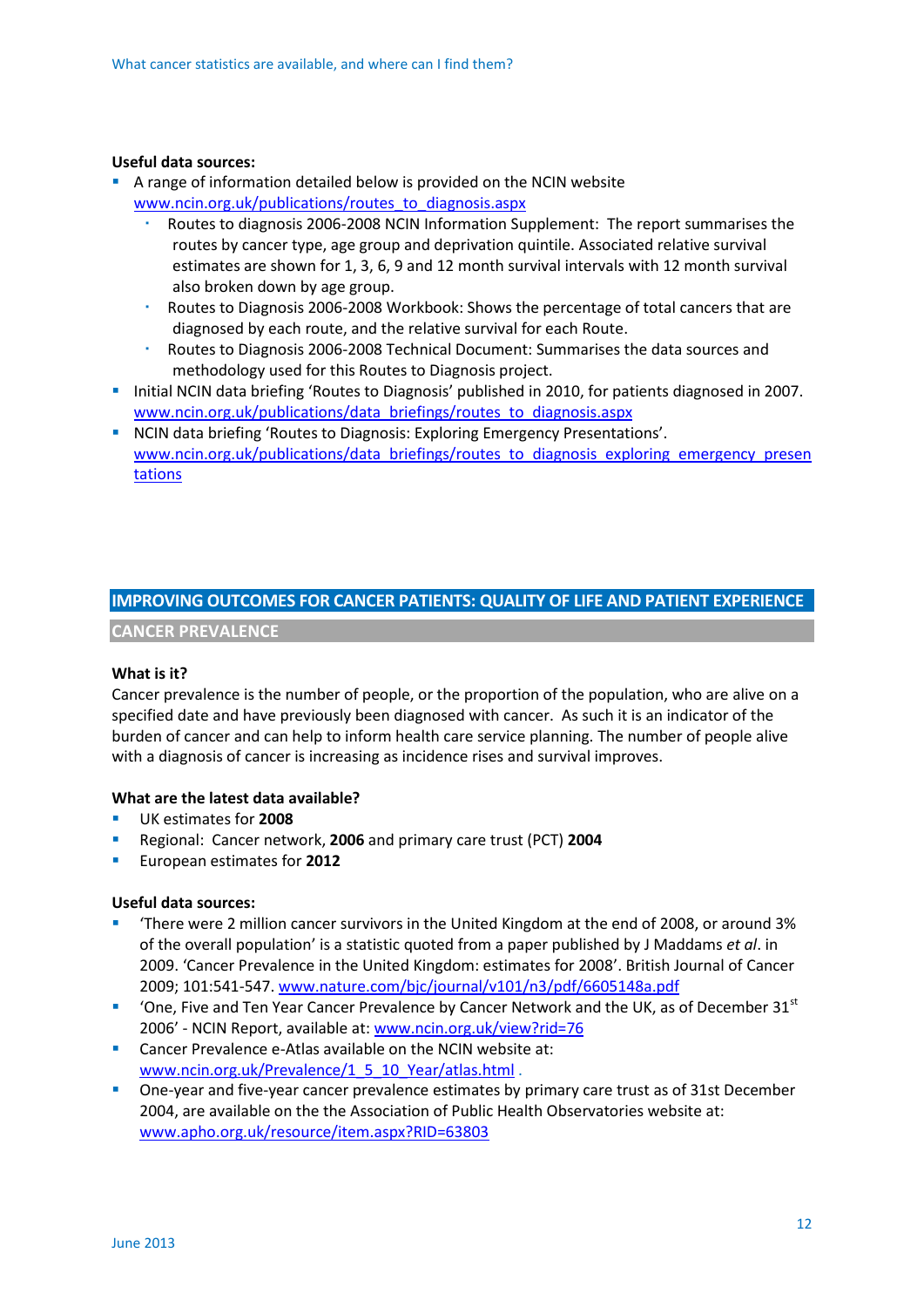Cancer Research UK (CRUK) provides detailed information about cancer prevalence up to 2006. These data are available on the CRUK website at: [www.cancerresearchuk.org/cancer](http://www.cancerresearchuk.org/cancer-info/cancerstats/incidence/prevalence/prevalence-uk)[info/cancerstats/incidence/prevalence/prevalence-uk](http://www.cancerresearchuk.org/cancer-info/cancerstats/incidence/prevalence/prevalence-uk)

International comparisons:

 One, three and five-year cancer prevalence estimates for 40 European countries for 2012 are available on the EUCAN website at: [eco.iarc.fr/EUCAN/Default.aspx](http://eco.iarc.fr/EUCAN/Default.aspx)

Prevalence projections:

 'The number of older people (aged 65 and over) living with cancer in the UK was set to more than treble by 2040, i.e. from 1.3 million in 2010 to 4.1 million by 2040' is a statistic quoted from a paper published by J Maddams *et al.* in 2012 'Projections of cancer prevalence in the United Kingdom, 2010–2040'. British Journal of Cancer 2012; 107:1195–1202. [www.nature.com/bjc/journal/v107/n7/abs/bjc2012366a.html](http://www.nature.com/bjc/journal/v107/n7/abs/bjc2012366a.html)

### **PATIENT EXPERIENCE**

### **What is it?**

The National Cancer Patient Experience Survey is undertaken by the Department of Health and provides an insight into the level of care experienced by cancer patients across England who were treated as day cases or inpatients. NHS Trusts providing cancer services identify cancer patients of which a proportion chose to take part. Each of the NHS Trusts taking part in the survey is provided with a bespoke report which enables them to compare their provision of cancer patient experience with other Trusts, and to drive quality improvements and better outcomes locally.

### **What are the latest data available?**

- For England: Cancer Patient Experience Survey **2011/2012**
	- Nearly 72,000 cancer patients participated in the survey, a 1% increase on the 2010 survey.
	- Cancer patients were treated between 1 September and 30 November 2011.
	- 36% were inpatients and 64% were day case patients.
	- This survey questionnaire largely replicated the 2010 survey with nine new questions.

### **Useful data sources:**

- 'Cancer Patient Experience Survey 2011/2012 National Report' is published on the Inside Government website at: [www.gov.uk/government/publications/second-national-cancer-patient](http://www.gov.uk/government/publications/second-national-cancer-patient-experience-survey)[experience-survey](http://www.gov.uk/government/publications/second-national-cancer-patient-experience-survey)
- National Cancer Patient Experience Survey 2011-12 Trust Level Reports, are published on the Quality Health website at: [www.quality-health.co.uk/2012cancerreports](http://www.quality-health.co.uk/2012cancerreports)
- '2011-2012 National Cancer Patient Experience Survey Trust Results' dataset is available on the NCIN website at: [www.ncin.org.uk/cancer\\_information\\_tools/cancer\\_patient\\_experience.aspx.](http://www.ncin.org.uk/cancer_information_tools/cancer_patient_experience.aspx)

### **QUALITY OF LIFE**

### **What is it?**

The Patient Reported Outcome Measures (PROMs) pilot survey was carried out by the Department of Health to demonstrate the feasibility of collecting information on the quality of life of cancer survivors. The survey was conducted to understand the quality of life health outcomes of a sample of adult cancer patients at various time points since diagnosis. This is the largest survey of cancer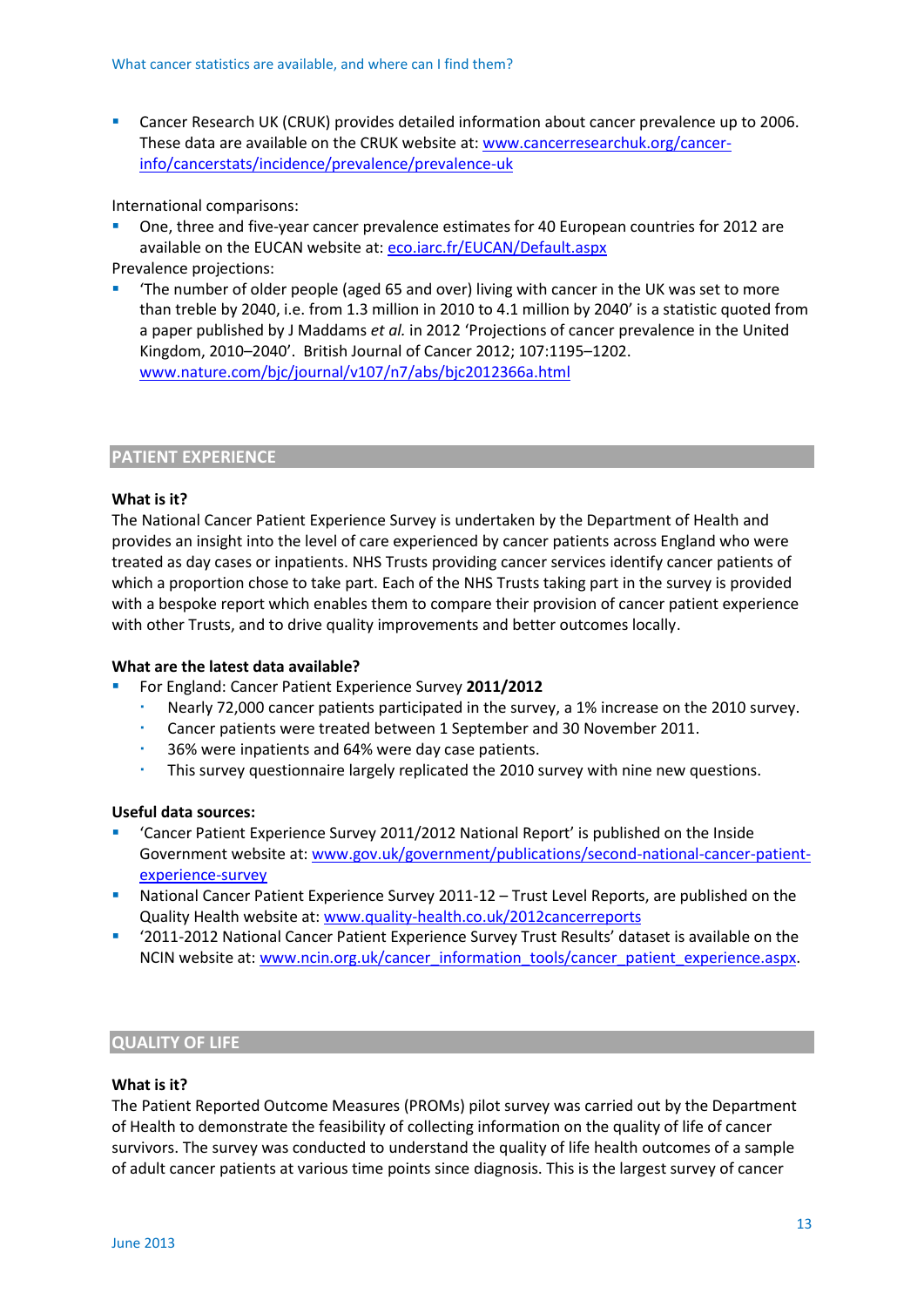survivors covering multiple cancer types, to have been conducted in Europe. The quality of life for survivors of breast, colorectal, prostate cancer and non-Hodgkin's lymphoma (NHL) at one, two, three and five years after diagnosis, were assessed using a standard health questionnaire (EQ-5D). This questionnaire has five items covering problems with walking about, washing or dressing, doing usual activities, pain or discomfort and anxiety or depression. Tumour-specific questions were drawn from the relevant Functional Assessment of Cancer Therapy (FACT) questionnaires. A total of 43 questions were common to all tumour groups, with around 20-30 additional questions depending on tumour type. Future PROMs surveys will include additional cancer sites.

### **What are the latest data available?**

- Pilot Patient Reported Outcome Measures Survey conducted in **July 2011**.
- Patients resident in the areas covered by the three former cancer registries of Eastern Cancer Registration and Information Centre (ECRIC), Thames Cancer Registry (TCR) and West Midlands Cancer Intelligence Unit (WMCIU).
- Nearly 3,300 cancer patients participated in the survey, a response rate of 66%.

### **Useful data sources:**

 The report on the pilot survey using Patient Reported Outcome Measures (PROMS) was published in 2012. This report 'Quality of Life of Cancer Survivors in England' is available on the Inside Government website at**:** 

[www.gov.uk/government/uploads/system/uploads/attachment\\_data/file/127273/9284-TSO-](http://www.gov.uk/government/uploads/system/uploads/attachment_data/file/127273/9284-TSO-2900701-PROMS.pdf.pdf)[2900701-PROMS.pdf.pdf](http://www.gov.uk/government/uploads/system/uploads/attachment_data/file/127273/9284-TSO-2900701-PROMS.pdf.pdf)

### **QUALITY OF CARE**

### **What is it?**

National Cancer Peer Review (NCPR) is a national quality assurance programme for NHS cancer services. A first round of peer review commenced at a regional level in 2001 and the national programme was established in 2004. The programme involves both self-assessment by Multi - Disciplinary Teams (MDTs) and external reviews of MDTs conducted by professional peers, against nationally agreed "quality measures". The National Cancer Peer Review Programme aims to improve the care of people with cancer and their families.

Following a national consultation in 2008, the number of measures were reduced by approximately 40% and greater emphasis placed on outputs and outcomes with the introduction of clinical lines of enquiry (CLE). The use of CLE has now been extended to six tumour types; breast, lung, colorectal, upper GI, gynaecology and head and neck services. This has been received well by clinical teams and has moved the focus of peer review towards clinical outcomes.

### **What are the latest data available?**

- The National Cancer Peer Review Programme Report **2011/2012** (An overview of the findings from the 2011/2012 National Cancer Peer Review of Cancer Services in England) was published in **October 2012**.
- Individual reports for the 28 cancer networks were published in **June 2012** for the **2011/2012** cycle of the National Cancer Peer Review Programme.

### **Useful data sources:**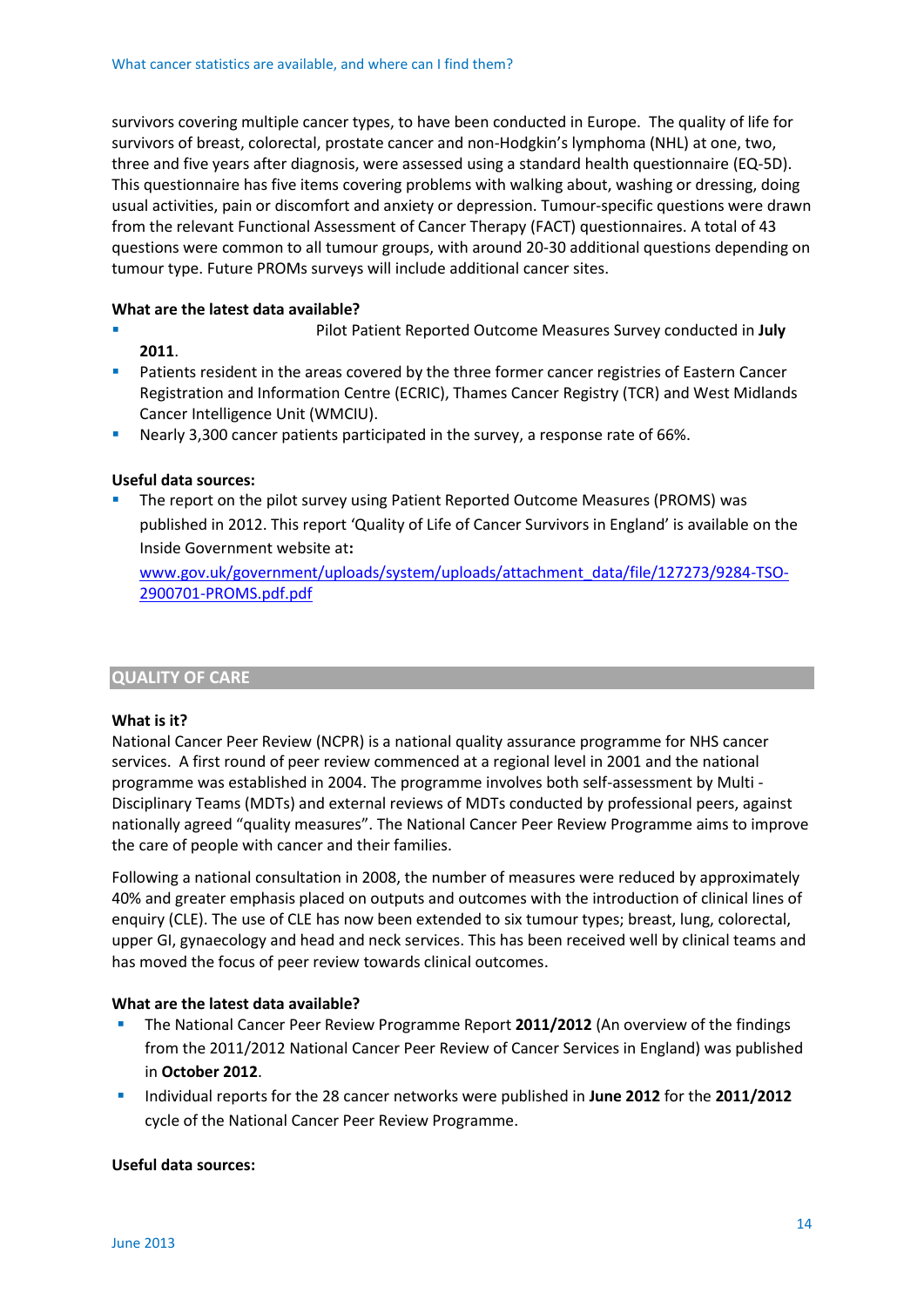- **The National and Cancer Network Reports can be found on the resource section of the Cancer** Quality Information Network System (CQuINS) website at[: www.cquins.nhs.uk/?menu=resources](http://www.cquins.nhs.uk/?menu=resources)
- Clinical Lines of Enquiry briefing papers and Peer Review Reports can be found on the public view of the Cancer Commissioning Toolkit (CCT) at: [www.ncin.org.uk/cancer\\_information\\_tools/cct](http://www.ncin.org.uk/cancer_information_tools/cct)

### **IMPROVING OUTCOMES FOR CANCER PATIENTS: BETTER TREATMENT**

**TREATMENT AND QUALITY OF CARE** 

### **What is it?**

The quality of treatment available to cancer patients is also an important determinant of outcomes. Information about the treatments available and the outcomes of care delivered is necessary for patients to make informed choices, for commissioners to effectively performance manage services and for healthcare professionals to identify the need for, and to introduce, improvements. There is a wide range of data and research available about cancer treatment and hospital activity.

Most national statistics are based on the Hospital Episodes Statistics (HES), the national statistical data warehouse for England of the care provided by NHS hospitals and for NHS hospital patients treated elsewhere. HES is the data source for a wide range of healthcare analysis by the NHS, Government and many other organisations and individuals. In 2008, a National Cancer Data repository was set up. This links a range of patient data related to cancer, including cancer registry records and HES. This new source of linked data is invaluable for improving our understanding of cancer and the patient journey. Useful research and analysis is already emerging out of this. The examples given below include [cancer patients receiving major surgical resections](http://www.ncin.org.uk/view.aspx?rid=540) and thirty-day postoperative mortality after colorectal cancer surgery.

### **What are the latest data available?**

- NCDR: Admitted care Hospital Episodes Statistics **2011/2012** (financial year) linked to cancer registrations to 2010
- Some data are available for **2012/13** including provisional HES data reports from the Health and Social Care Information Centre and Cancer Waiting Times data in the PCT profiles.

### **Useful data sources:**

- Tabulations of HES data relating to admitted patient care in NHS hospitals in England, for a range of topics, including operations and diagnoses are available on Health and Social Care Information Centre website at: [www.hscic.gov.uk/hes](http://www.hscic.gov.uk/hes)
- Provisional monthly HES data for England (admitted patient care, outpatients and, accident and emergency data from April 2012 to January 2013) are available on the Health and Social Care Information Centre website at:

[www.hscic.gov.uk/searchcatalogue?productid=11643&returnid=1684](http://www.hscic.gov.uk/searchcatalogue?productid=11643&returnid=1684)

- Radiotherapy Services in England 2012 report is published on the National Cancer Services Analysis Team (NATCANSAT) website at: [www.canceruk.net/rtservices/rtds/](http://www.canceruk.net/rtservices/rtds/)
- Radiotherapy profiles provide information about key indicators relating to radiotherapy services in England. These are available from the NCIN Cancer Commissioning Toolkit (CCT), for which login access is needed: [www.ncin.org.uk/cancer\\_information\\_tools/cct](http://www.ncin.org.uk/cancer_information_tools/cct)
- National collection of all cancer chemotherapy in the NHS in England commenced in April 2012, for more information see: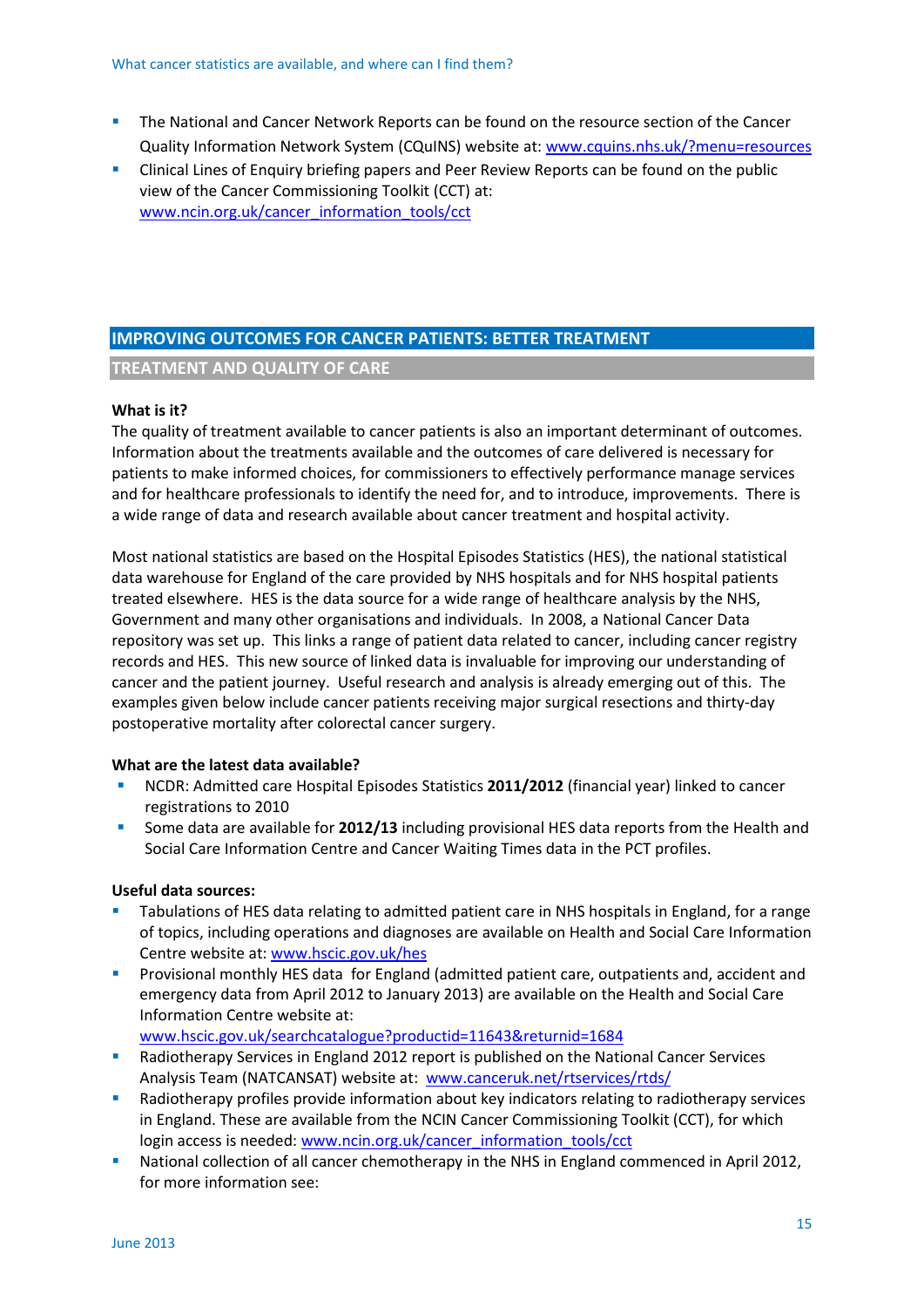- The SACT Systemic Anti-Cancer Therapy Chemotherapy Dataset website at: [www.chemodataset.nhs.uk/about\\_sact/default.aspx](http://www.chemodataset.nhs.uk/about_sact/default.aspx)
- National collection and analysis of cancer chemotherapy NCIN data briefing, available on the NCIN website at: www.ncin.org.uk/publications/data\_briefings/national\_collection\_and\_analysis\_of\_cancer [chemotherapy](http://www.ncin.org.uk/publications/data_briefings/national_collection_and_analysis_of_cancer_chemotherapy)
- Cancer Outcomes and Services Dataset (COSD) replaces the previous National Cancer Dataset as the new national standard for reporting cancer in the NHS in England from January 2013. For more information see[: www.ncin.org.uk/collecting\\_and\\_using\\_data/data\\_collection/cosd.aspx](http://www.ncin.org.uk/collecting_and_using_data/data_collection/cosd.aspx)
- The following are published in the Improving Cancer Outcomes Strategy: information supplement available on the NCIN website at[: www.ncin.org.uk/view.aspx?rid=663](http://www.ncin.org.uk/view.aspx?rid=663)
	- Major urological operations: for England (table 4) and by hospital trust (appendix 5);
	- Major Oesophago-gastric operations: England (table 5) and by hospital trust (appendix 5), Percentage of laparoscopic colorectal resections, England (table 6);
	- Average length of ordinary episode (days) (table 8).
- General Practice (GP) Profiles for Cancer provide information about key indicators relating to cancer services for most GP practices in England. These are available on the NCIN website at: [www.ncin.org.uk/cancer\\_information\\_tools/profiles/gp\\_profiles.aspx](http://www.ncin.org.uk/cancer_information_tools/profiles/gp_profiles.aspx) Some information has been removed to protect patient confidentiality. Unsuppressed versions of the profiles remain available to NHS users and GPs from the Cancer Commissioning Toolkit (CCT), for which login access is needed: [www.ncin.org.uk/cancer\\_information\\_tools/cct](http://www.ncin.org.uk/cancer_information_tools/cct)
- Primary Care Trust (PCT) Profiles for Cancer provide information about 26 key indicators relating to cancer services for every PCT in England. They are intended to help primary care trusts think about clinical practice and service delivery in cancer. These are available on the NCIN website at: [www.ncin.org.uk/cancer\\_information\\_tools/profiles/pctprofiles.aspx](http://www.ncin.org.uk/cancer_information_tools/profiles/pctprofiles.aspx) ; and available on the public view of the Cancer Commissioning Toolkit (CCT) at: [www.ncin.org.uk/cancer\\_information\\_tools/cct](http://www.ncin.org.uk/cancer_information_tools/cct)
- Service Profiles for Cancer provide information about key indicators relating to cancer services for breast and colorectal cancer by NHS Trust in England; a further profile for lung cancer will be available from the end of June 2013. These can be accessed on the Cancer Commissioning Toolkit (CCT), for which login access is needed: [www.ncin.org.uk/cancer\\_information\\_tools/cct](http://www.ncin.org.uk/cancer_information_tools/cct)
- **Cancer Nurse Specialist reports are available on the public view of the Cancer Commissioning** Toolkit (CCT) at: [www.ncin.org.uk/cancer\\_information\\_tools/cct](http://www.ncin.org.uk/cancer_information_tools/cct)
- Chemotherapy Nursing workforce reports are available on the public view of the Cancer Commissioning Toolkit (CCT) at: [www.ncin.org.uk/cancer\\_information\\_tools/cct](http://www.ncin.org.uk/cancer_information_tools/cct)
- **EXECT** Cancer Waiting Times data is available from the Cancer Commissioning Toolkit (CCT), for which login access is needed: [www.ncin.org.uk/cancer\\_information\\_tools/cct](http://www.ncin.org.uk/cancer_information_tools/cct)
- The following National Cancer Intelligence Network (NCIN) data briefings are available on the NCIN website at: [www.ncin.org.uk/publications/data\\_briefings/default.aspx](http://www.ncin.org.uk/publications/data_briefings/default.aspx)
	- Urgent GP referral rates for suspected cancer;
	- [NHS treated cancer patients receiving major surgical resections;](http://www.ncin.org.uk/view.aspx?rid=540)
	- Variation in surgical resection for lung cancer in relation to survival: population based study in England 2004-2006;
	- Time from final surgery to radiotherapy for screen-detected breast cancer;
	- Thirty-day postoperative mortality after colorectal cancer surgery in England;
	- Characteristics of individuals with colorectal cancer who die rapidly after their diagnosis;
	- Recurrent and metastatic breast cancer;
	- Co-morbidities of bone sarcoma patients.
- Peer reviewed publications making use of the National Cancer Data Repository are listed on the National Cancer Intelligence Network website at:

[www.ncin.org.uk/publications/peer\\_reviewed.aspx](http://www.ncin.org.uk/publications/peer_reviewed.aspx)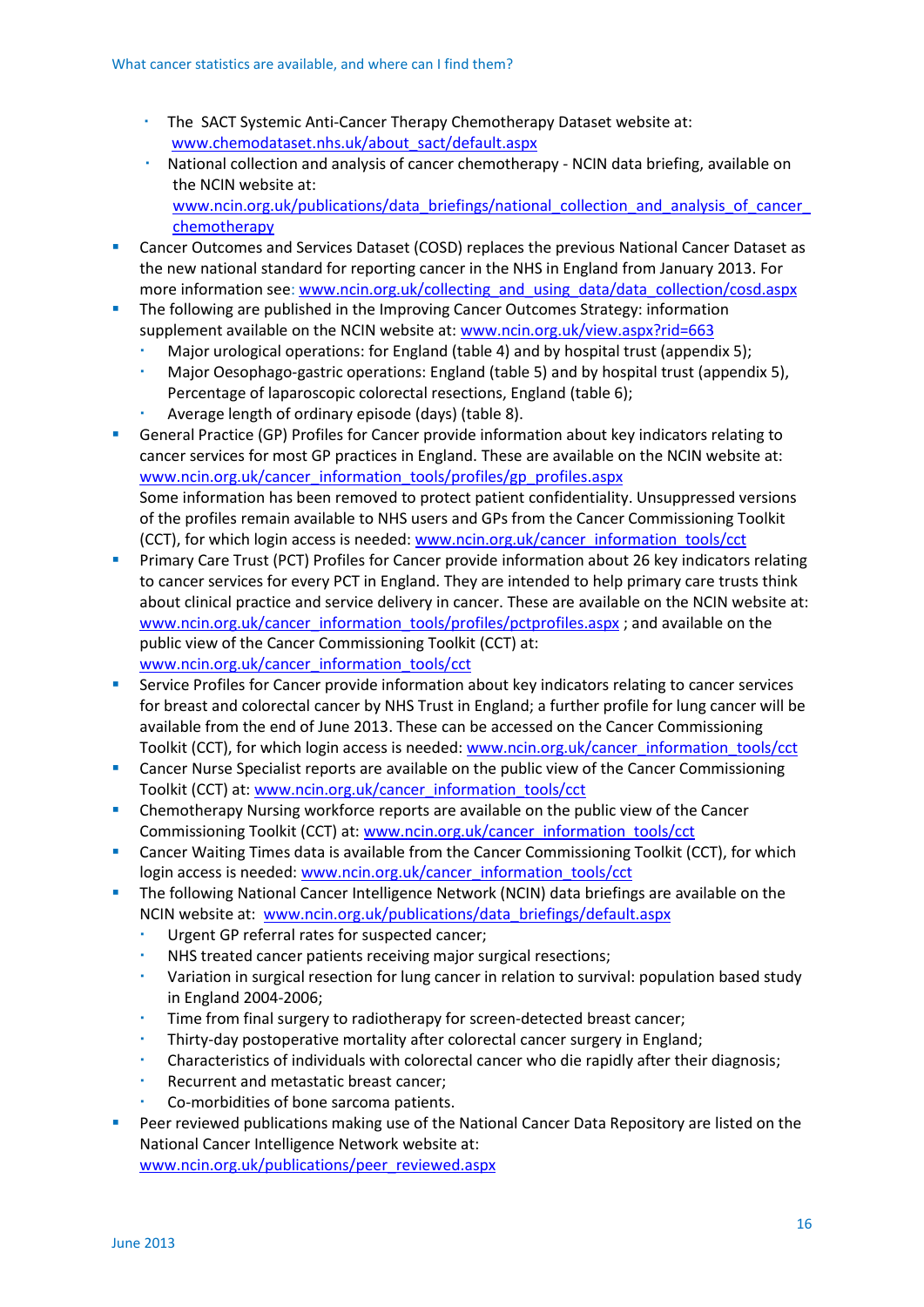- NHS comparators is an analytical service for commissioners and providers for which login access is needed[: www.hscic.gov.uk/nhscomparators](http://www.hscic.gov.uk/nhscomparators)
- RTDS (National Radiotherapy Dataset) Microsite is an online analytical tools providing data for commissioners and providers for which login access is needed: [www.canceruk.net/s2rt/rtdsmicrosite.aspx](http://www.canceruk.net/s2rt/rtdsmicrosite.aspx)

### **TREATMENT OUTCOMES DATA**

### **What is it?**

Patients, commissioners and healthcare professionals all have an interest in understanding variations in the quality of treatment and the outcomes achieved. Clinical audit provides a valuable mechanism for assessing variations in treatment. There are currently five nationally designated clinical audits relating to different cancers. The intention is that all acute NHS Trusts that provide any type of service for relevant groups of cancer patients should participate in these audits, collecting and reporting a complete dataset on each of their patients. This will allow valid comparisons to be made between Trusts, taking account of case-mix variations (e.g. stage of disease, age and comorbidity). These comparisons should in turn help to drive up quality.

### **What are the latest data available?**

- The National Bowel Cancer Audit (NBCA) Report 2012 audit period **Aug 2010** to **Jul 2011**
- The National Head and Neck Cancer Audit (DAHNO) Report 2011 audit period **Nov 2010** to **Oct 2011**
- The National Lung Cancer Data Audit (LUCADA) Report 2012 **-** audit period **2011**
- The National Mastectomy and Breast Reconstruction Audit (NMBRA) Report 2011 audit period **Jan 2008** to **Mar 2009**
- The National Oesophago-gastric Cancer Audit (NOGCA) Report 2012- audit period **Oct 2007** to **Jun 2009**

### **Useful data sources:**

- Audit reports are published on the Health and Social Care Information Centre website at: [www.hscic.gov.uk/Article/1806](http://www.hscic.gov.uk/Article/1806)
- **The National Mastectomy and Breast Reconstruction Audit (NMBRA) Report is published on the** Health and Social Care Information Centre website at: [www.hscic.gov.uk/article/2021/Website-](http://www.hscic.gov.uk/article/2021/Website-Search?productid=67&q=Mastectomy+and+Breast+Reconstruction+Audit+&sort=Relevance&size=10&page=1&area=both#top)[Search?productid=67&q=Mastectomy+and+Breast+Reconstruction+Audit+&sort=Relevance&siz](http://www.hscic.gov.uk/article/2021/Website-Search?productid=67&q=Mastectomy+and+Breast+Reconstruction+Audit+&sort=Relevance&size=10&page=1&area=both#top) [e=10&page=1&area=both#top](http://www.hscic.gov.uk/article/2021/Website-Search?productid=67&q=Mastectomy+and+Breast+Reconstruction+Audit+&sort=Relevance&size=10&page=1&area=both#top)

### **IMPROVING OUTCOMES FOR CANCER PATIENTS: REDUCING INEQUALITIES**

### **What is it?**

Reducing cancer inequality is of critical importance. Considerable inequalities in cancer incidence and outcomes still exist between different groups in the UK. Accurate information on the extent, nature and causes of cancer inequalities is important, if these are to be reduced in future.

### **What are the latest data available?**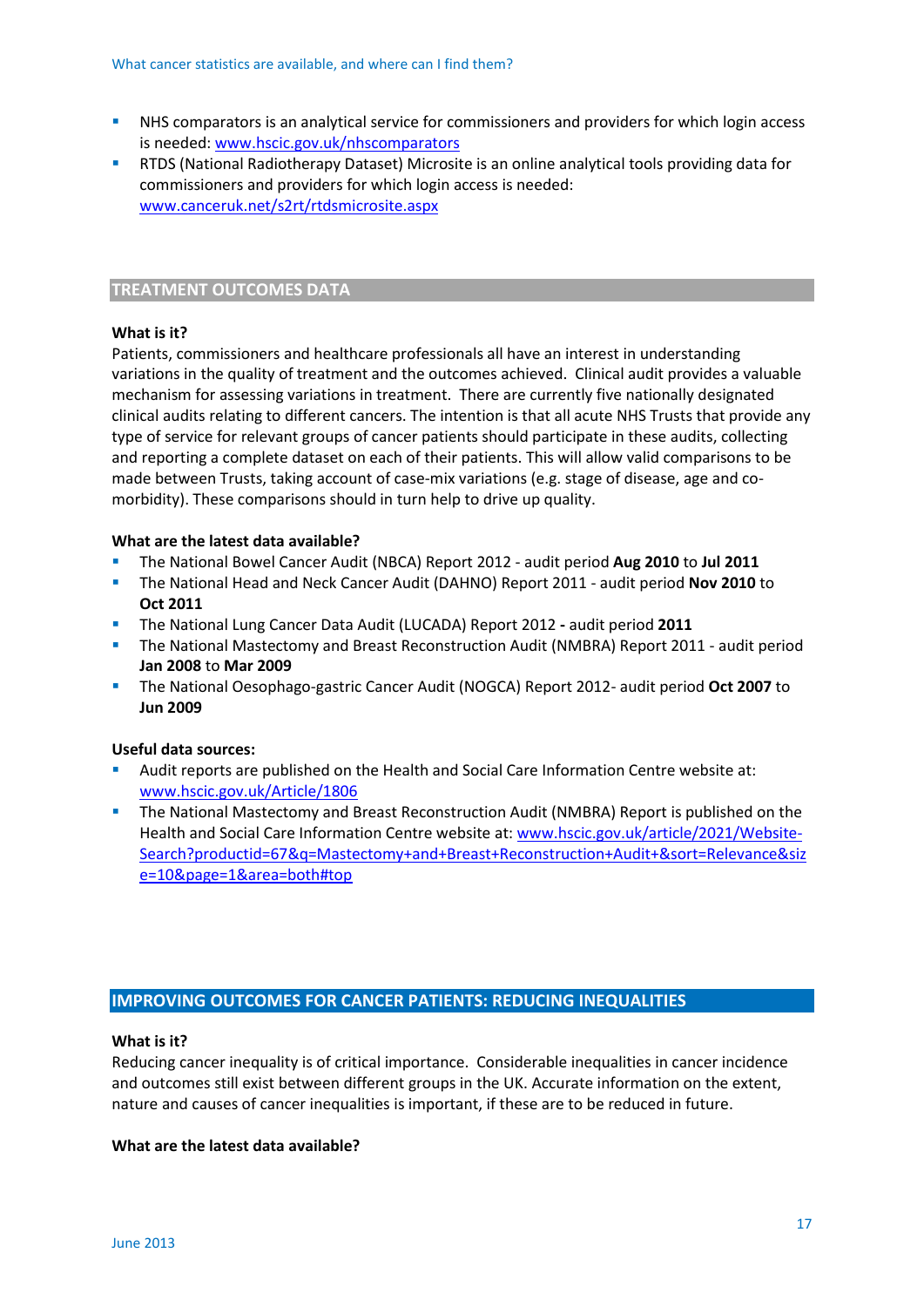Wherever possible NCIN analyses consider the different equalities domains, meaning that a wide range of publications are relevant to this topic.

### **Useful data sources:**

- Evidence to March 2010 on cancer inequalities in England NCIN report. This report was originally published as an annex to the National Cancer Equalities Initiative (NCEI) report 'Reducing cancer inequality: evidence, progress and making it happen'. The NCIN report is available on the NCIN website at: [www.ncin.org.uk/view.aspx?rid=169.](http://www.ncin.org.uk/view.aspx?rid=169) Equality data will be updated mid 2013 as a high level equality metrics report.
- The following National Cancer Intelligence Network reports are published on the NCIN website at: [www.ncin.org.uk/publications/reports/](http://www.ncin.org.uk/publications/reports/)
	- Cancer incidence and survival by major ethnic group;
	- Cancer incidence by deprivation;
	- The excess burden of cancer in men in the UK;
	- Patterns of deaths in the year following diagnosis in cancer patients aged 15-24 years in England.
- The following National Cancer Intelligence Network data briefings are published on the NCIN website at: [www.ncin.org.uk/publications/data\\_briefings/default.aspx](http://www.ncin.org.uk/publications/data_briefings/default.aspx)
	- Breast cancer: deprivation;
	- **Breast cancer in the elderly;**
	- Breast cancer: ethnicity;
	- Major resection rates for a range of socio-demographic groups;
	- The effect of rurality on cancer incidence and mortality;
	- Gender differences in survival among teenagers and young adults (TYA) with cancer in England;
	- Oral cavity cancer this examines survival rates across areas with varied deprivation levels;
	- Ethnicity and lung cancer;
	- Lung cancer incidence and survival in England : An analysis by socioeconomic deprivation and urbanisation;
	- Cancer of unknown primary;
	- Morality, incidence and gender malignant melanoma;
	- Variation in incidence of primary liver cancer between ethnic groups, 2001-2007;
	- Variation in incidence of oesophageal cancer subgroup between ethnic groups in England;
	- Variation in incidence of oesophageal and gastric cancer between ethnic groups;
	- Short-term survival for children with cancer;
	- Short-term survival for teenagers and young adults: 2005 to 2009;
	- The characteristics of individuals with colorectal cancer who die rapidly after their diagnosis;
	- Thyroid cancer trends by sex, age and histological type;
	- Outcomes in leukaemia: Trends in five year survival between 1995 and 2003;
	- Short term ovarian cancer mortality;
	- Routes to Diagnosis: Exploring emergency presentations;
	- Non-melanoma skin cancer in England, Scotland, Northern Ireland and Ireland.
- Awareness Measure Tool (see section on Cancer Awareness above) provides a range of statistics by socio-economic group.
- **ONS** provide a report on mortality by deprivation for England and Wales: [www.ons.gov.uk/ons/rel/hsq/health-statistics-quarterly/no--32--winter-2006/mortality-by](http://www.ons.gov.uk/ons/rel/hsq/health-statistics-quarterly/no--32--winter-2006/mortality-by-deprivation-and-cause-of-death-in-england-and-wales--1999-2003.pdf)[deprivation-and-cause-of-death-in-england-and-wales--1999-2003.pdf](http://www.ons.gov.uk/ons/rel/hsq/health-statistics-quarterly/no--32--winter-2006/mortality-by-deprivation-and-cause-of-death-in-england-and-wales--1999-2003.pdf)
- National End of Life Care Intelligence Network published a report on 'Deprivation and death: Variation in place and cause of death': [www.endoflifecare-intelligence.org.uk/view?rid=254](http://www.endoflifecare-intelligence.org.uk/view?rid=254)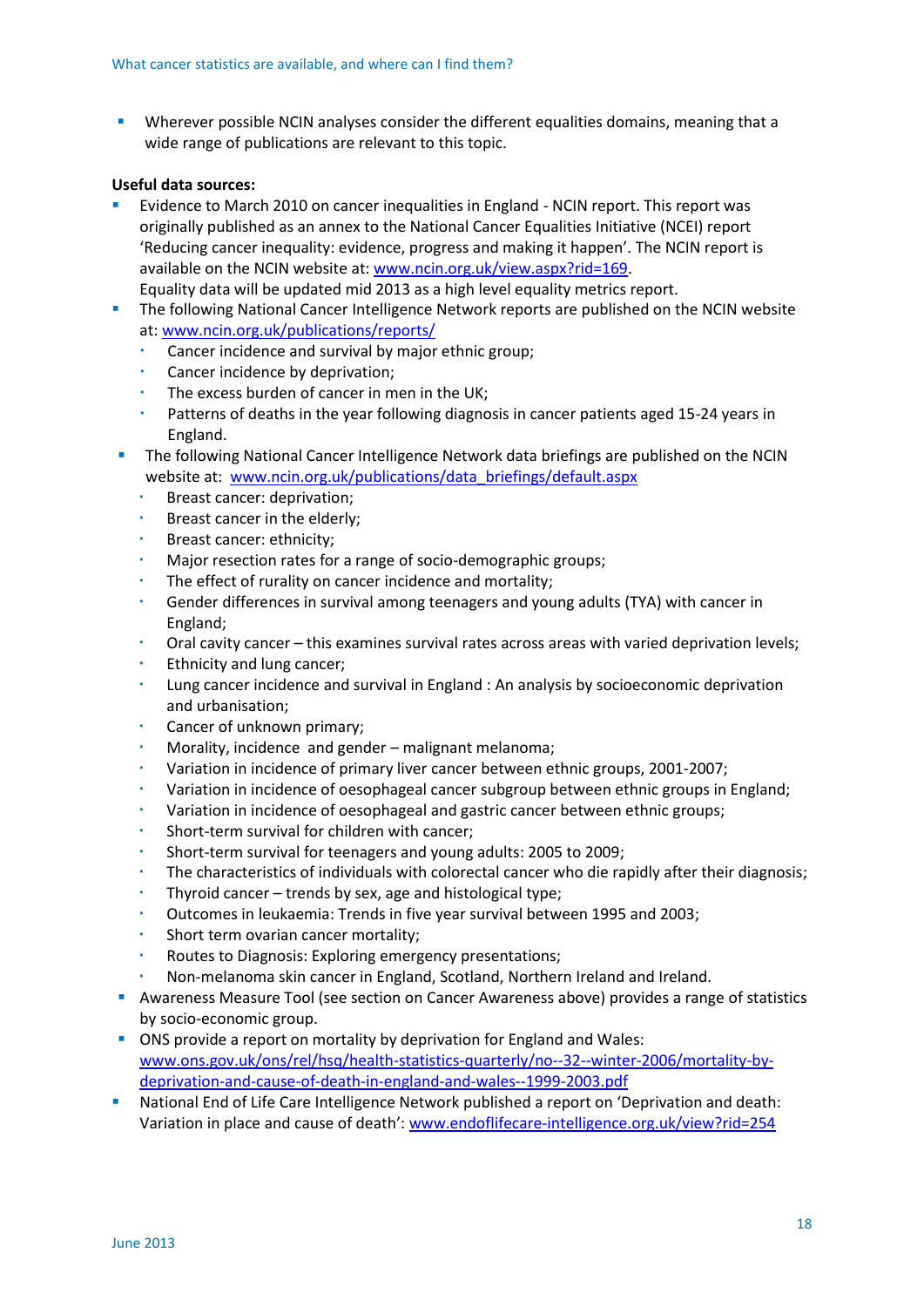## **Acknowledgments**

**This publication has been written and developed by members of the central analytical team at the NCIN.**

**Particular thanks go to: Nicola Cooper, Lucy Irvine and Sam Johnson.**